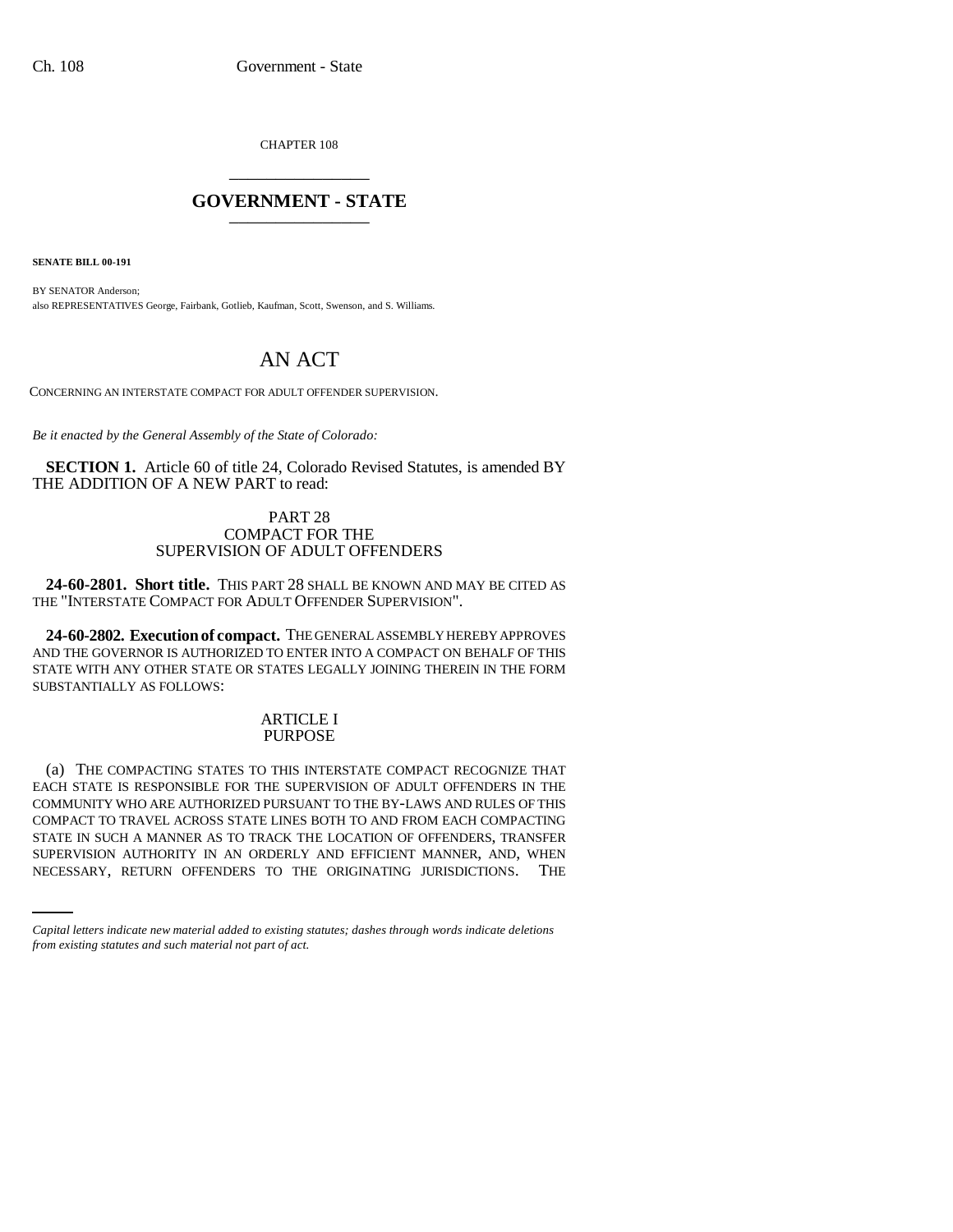COMPACTING STATES ALSO RECOGNIZE THAT CONGRESS, BY ENACTING THE "CRIME CONTROL ACT", 4 U.S.C. SEC.112 (1965), HAS AUTHORIZED AND ENCOURAGED COMPACTS FOR COOPERATIVE EFFORTS AND MUTUAL ASSISTANCE IN THE PREVENTION OF CRIME.

(b) IT IS THE PURPOSE OF THIS COMPACT AND THE INTERSTATE COMMISSION CREATED HEREUNDER, THROUGH MEANS OF JOINT AND COOPERATIVE ACTION AMONG THE COMPACTING STATES: TO PROVIDE THE FRAMEWORK FOR THE PROMOTION OF PUBLIC SAFETY AND PROTECT THE RIGHTS OF VICTIMS THROUGH THE CONTROL AND REGULATION OF THE INTERSTATE MOVEMENT OF OFFENDERS IN THE COMMUNITY; TO PROVIDE FOR THE EFFECTIVE TRACKING, SUPERVISION, AND REHABILITATION OF THESE OFFENDERS BY THE SENDING AND RECEIVING STATES; AND TO EQUITABLY DISTRIBUTE THE COSTS, BENEFITS, AND OBLIGATIONS OF THE COMPACT AMONG THE COMPACTING STATES.

(c) IN ADDITION, THIS COMPACT WILL: CREATE AN INTERSTATE COMMISSION THAT WILL ESTABLISH UNIFORM PROCEDURES TO MANAGE THE MOVEMENT BETWEEN STATES OF ADULTS PLACED UNDER COMMUNITY SUPERVISION AND RELEASED TO THE COMMUNITY UNDER THE JURISDICTION OF COURTS, PAROLING AUTHORITIES, CORRECTIONS, OR OTHER CRIMINAL JUSTICE AGENCIES WHICH WILL PROMULGATE RULES TO ACHIEVE THE PURPOSE OF THIS COMPACT; ENSURE AN OPPORTUNITY FOR INPUT AND TIMELY NOTICE TO VICTIMS AND TO JURISDICTIONS WHERE DEFINED OFFENDERS ARE AUTHORIZED TO TRAVEL OR TO RELOCATE ACROSS STATE LINES; ESTABLISH A SYSTEM OF UNIFORM DATA COLLECTION, ACCESS TO INFORMATION ON ACTIVE CASES BY AUTHORIZED CRIMINAL JUSTICE OFFICIALS, AND REGULAR REPORTING OF COMPACT ACTIVITIES TO HEADS OF STATE COUNCILS, STATE EXECUTIVE, JUDICIAL, AND LEGISLATIVE BRANCHES AND CRIMINAL JUSTICE ADMINISTRATORS; MONITOR COMPLIANCE WITH RULES GOVERNING INTERSTATE MOVEMENT OF OFFENDERS AND INITIATE INTERVENTIONS TO ADDRESS AND CORRECT NONCOMPLIANCE; AND COORDINATE TRAINING AND EDUCATION REGARDING REGULATIONS OF INTERSTATE MOVEMENT OF OFFENDERS FOR OFFICIALS INVOLVED IN SUCH ACTIVITY.

(d) THE COMPACTING STATES RECOGNIZE THAT THERE IS NO RIGHT OF ANY OFFENDER TO LIVE IN ANOTHER STATE AND THAT DULY ACCREDITED OFFICERS OF A SENDING STATE MAY AT ALL TIMES ENTER A RECEIVING STATE AND THERE APPREHEND AND RETAKE ANY OFFENDER UNDER SUPERVISION SUBJECT TO THE PROVISIONS OF THIS COMPACT AND BY-LAWS AND RULES PROMULGATED HEREUNDER. IT IS THE POLICY OF THE COMPACTING STATES THAT THE ACTIVITIES CONDUCTED BY THE INTERSTATE COMMISSION CREATED HEREIN ARE THE FORMATION OF PUBLIC POLICIES AND ARE THEREFORE PUBLIC BUSINESS.

# ARTICLE II DEFINITIONS

(a) AS USED IN THIS COMPACT, UNLESS THE CONTEXT CLEARLY REQUIRES A DIFFERENT CONSTRUCTION:

(1) "ADULT" MEANS BOTH INDIVIDUALS LEGALLY CLASSIFIED AS ADULTS AND JUVENILES TREATED AS ADULTS BY COURT ORDER, STATUTE, OR OPERATION OF LAW.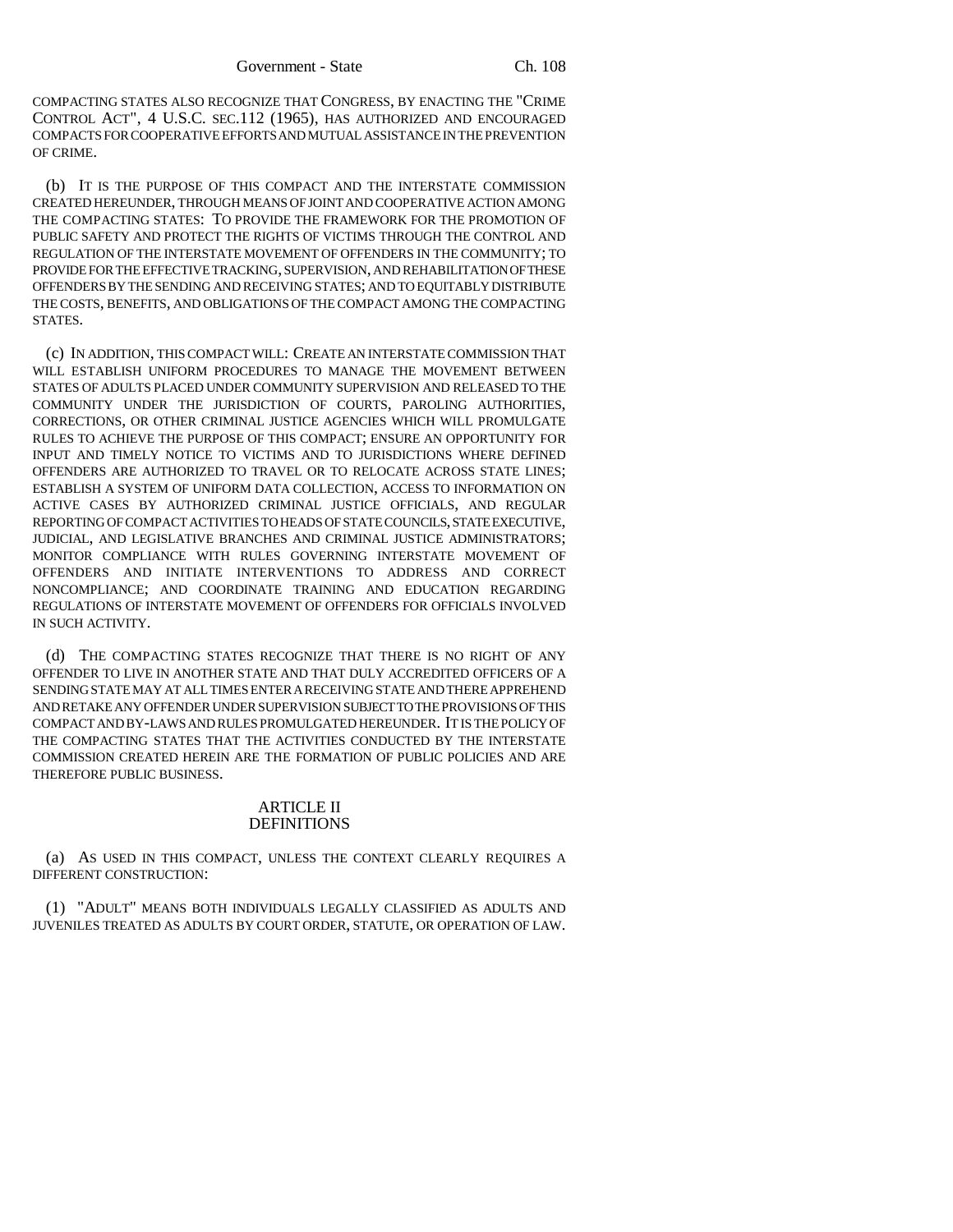(2) "BY-LAWS" MEANS THOSE BY-LAWS ESTABLISHED BY THE INTERSTATE COMMISSION FOR ITS GOVERNANCE OR FOR DIRECTING OR CONTROLLING THE INTERSTATE COMMISSION'S ACTIONS OR CONDUCT.

(3) "COMPACT ADMINISTRATOR" MEANS THE INDIVIDUAL IN EACH COMPACTING STATE APPOINTED PURSUANT TO THE TERMS OF THIS COMPACT RESPONSIBLE FOR THE ADMINISTRATION AND MANAGEMENT OF THE STATE'S SUPERVISION AND TRANSFER OF OFFENDERS SUBJECT TO THE TERMS OF THIS COMPACT, THE RULES ADOPTED BY THE INTERSTATE COMMISSION, AND POLICIES ADOPTED BY THE STATE COUNCIL UNDER THIS COMPACT.

(4) "COMPACTING STATE" MEANS ANY STATE THAT HAS ENACTED THE ENABLING LEGISLATION FOR THIS COMPACT.

(5) "COMMISSIONER" MEANS THE VOTING REPRESENTATIVE OF EACH COMPACTING STATE APPOINTED PURSUANT TO ARTICLE III OF THIS COMPACT.

(6) "INTERSTATE COMMISSION" MEANS THE INTERSTATE COMMISSION FOR ADULT OFFENDER SUPERVISION ESTABLISHED BY THIS COMPACT.

(7) "MEMBER" MEANS THE COMMISSIONER OF A COMPACTING STATE OR DESIGNEE, WHO SHALL BE A PERSON OFFICIALLY CONNECTED WITH THE COMMISSIONER.

(8) "NON-COMPACTING STATE" MEANS ANY STATE THAT HAS NOT ENACTED THE ENABLING LEGISLATION FOR THIS COMPACT.

(9) "OFFENDER" MEANS AN ADULT PLACED UNDER, OR SUBJECT TO, SUPERVISION AS THE RESULT OF THE COMMISSION OF A CRIMINAL OFFENSE AND RELEASED TO THE COMMUNITY UNDER THE JURISDICTION OF COURTS, PAROLING AUTHORITIES, CORRECTIONS, OR OTHER CRIMINAL JUSTICE AGENCIES.

(10) "PERSON" MEANS ANY INDIVIDUAL, CORPORATION, BUSINESS ENTERPRISE, OR OTHER LEGAL ENTITY, EITHER PUBLIC OR PRIVATE.

(11) "RULES" MEANS ACTS OF THE INTERSTATE COMMISSION, DULY PROMULGATED PURSUANT TO ARTICLE VIII OF THIS COMPACT, SUBSTANTIALLY AFFECTING INTERESTED PARTIES IN ADDITION TO THE INTERSTATE COMMISSION, WHICH SHALL HAVE THE FORCE AND EFFECT OF LAW IN THE COMPACTING STATES.

(12) "STATE" MEANS A STATE OF THE UNITED STATES, THE DISTRICT OF COLUMBIA, AND ANY OTHER TERRITORIAL POSSESSIONS OF THE UNITED STATES.

(13) "STATE COUNCIL" MEANS THE RESIDENT MEMBERS OF THE STATE COUNCIL FOR INTERSTATE ADULT OFFENDER SUPERVISION CREATED BY EACH STATE UNDER ARTICLE IV OF THIS COMPACT.

# ARTICLE III THE COMPACT COMMISSION

(a) THE COMPACTING STATES HEREBY CREATE THE INTERSTATE COMMISSION FOR ADULT OFFENDER SUPERVISION. THE INTERSTATE COMMISSION SHALL BE A BODY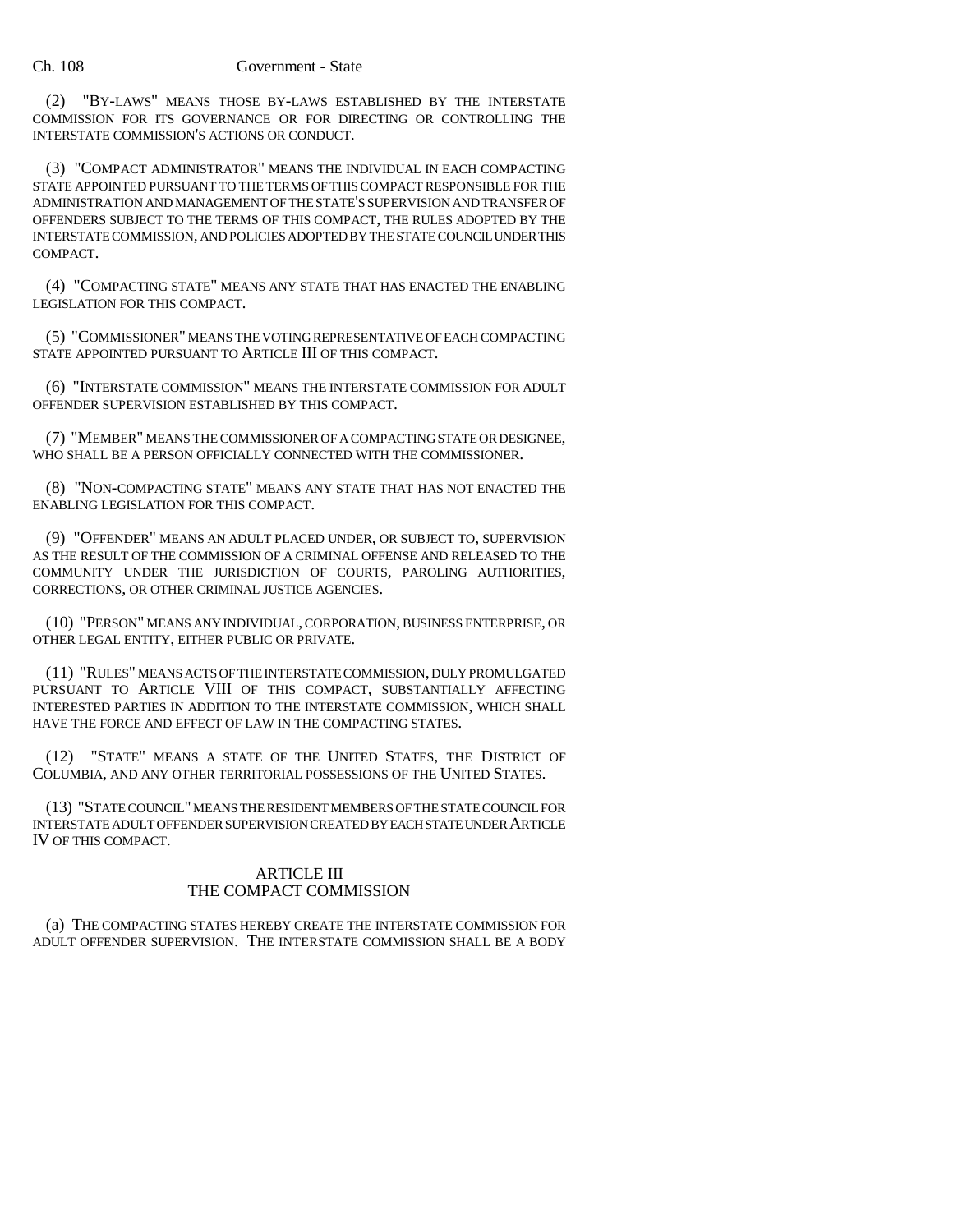CORPORATE AND A JOINT AGENCY OF THE COMPACTING STATES. THE INTERSTATE COMMISSION SHALL HAVE ALL THE RESPONSIBILITIES, POWERS, AND DUTIES SET FORTH HEREIN, INCLUDING THE POWER TO SUE AND BE SUED, AND SUCH ADDITIONAL POWERS AS MAY BE CONFERRED UPON IT BY SUBSEQUENT ACTION OF THE RESPECTIVE LEGISLATURES OF THE COMPACTING STATES IN ACCORDANCE WITH THE TERMS OF THIS COMPACT.

(b) THE INTERSTATE COMMISSION SHALL CONSIST OF COMMISSIONERS SELECTED AND APPOINTED BY RESIDENT MEMBERS OF A STATE COUNCIL FOR INTERSTATE ADULT OFFENDER SUPERVISION FOR EACH STATE. IN ADDITION TO THE COMMISSIONERS WHO ARE THE VOTING REPRESENTATIVES OF EACH STATE, THE INTERSTATE COMMISSION SHALL INCLUDE INDIVIDUALS WHO ARE NOT COMMISSIONERS BUT WHO ARE MEMBERS OF INTERESTED ORGANIZATIONS. SUCH NON-COMMISSIONER MEMBERS SHALL INCLUDE A MEMBER OF THE NATIONAL ORGANIZATIONS OF GOVERNORS, LEGISLATORS, STATE CHIEF JUSTICES, ATTORNEYS GENERAL, AND CRIME VICTIMS. ALL NON-COMMISSIONER MEMBERS OF THE INTERSTATE COMMISSION SHALL BE EX-OFFICIO (NONVOTING) MEMBERS. THE INTERSTATE COMMISSION MAY PROVIDE IN ITS BY-LAWS FOR SUCH ADDITIONAL, EX-OFFICIO, NONVOTING MEMBERS AS IT DEEMS NECESSARY.

(c) EACH COMPACTING STATE REPRESENTED AT ANY MEETING OF THE INTERSTATE COMMISSION IS ENTITLED TO ONE VOTE. A MAJORITY OF THE COMPACTING STATES SHALL CONSTITUTE A QUORUM FOR THE TRANSACTION OF BUSINESS, UNLESS A LARGER QUORUM IS REQUIRED BY THE BY-LAWS OF THE INTERSTATE COMMISSION.

(d) THE INTERSTATE COMMISSION SHALL MEET AT LEAST ONCE EACH CALENDAR YEAR. THE CHAIRPERSON MAY CALL ADDITIONAL MEETINGS AND, UPON THE REQUEST OF TWENTY-SEVEN (27) OR MORE COMPACTING STATES, SHALL CALL ADDITIONAL MEETINGS. PUBLIC NOTICE SHALL BE GIVEN OF ALL MEETINGS, AND MEETINGS SHALL BE OPEN TO THE PUBLIC.

(e) THE INTERSTATE COMMISSION SHALL ESTABLISH AN EXECUTIVE COMMITTEE WHICH SHALL INCLUDE COMMISSION OFFICERS, MEMBERS, AND OTHERS AS SHALL BE DETERMINED BY THE BY-LAWS. THE EXECUTIVE COMMITTEE SHALL HAVE THE POWER TO ACT ON BEHALF OF THE INTERSTATE COMMISSION DURING PERIODS WHEN THE INTERSTATE COMMISSION IS NOT IN SESSION, WITH THE EXCEPTION OF RULEMAKING AND AMENDMENT TO THE COMPACT. THE EXECUTIVE COMMITTEE OVERSEES THE DAY-TO-DAY ACTIVITIES MANAGED BY THE EXECUTIVE DIRECTOR AND INTERSTATE COMMISSION STAFF; ADMINISTERS ENFORCEMENT AND COMPLIANCE WITH THE PROVISIONS OF THE COMPACT AND ITS BY-LAWS AND AS DIRECTED BY THE INTERSTATE COMMISSION; AND PERFORMS OTHER DUTIES AS DIRECTED BY THE INTERSTATE COMMISSION OR SET FORTH IN THE BY-LAWS.

# ARTICLE IV THE STATE COUNCIL

(a) EACH MEMBER STATE SHALL CREATE A STATE COUNCIL FOR INTERSTATE ADULT OFFENDER SUPERVISION WHICH SHALL BE RESPONSIBLE FOR THE APPOINTMENT OF THE COMMISSIONER WHO SHALL SERVE ON THE INTERSTATE COMMISSION FROM THAT STATE. EACH STATE COUNCIL SHALL APPOINT AS ITS COMMISSIONER THE COMPACT ADMINISTRATOR FROM THAT STATE TO SERVE ON THE INTERSTATE COMMISSION IN SUCH CAPACITY UNDER OR PURSUANT TO APPLICABLE LAW OF THE MEMBER STATE.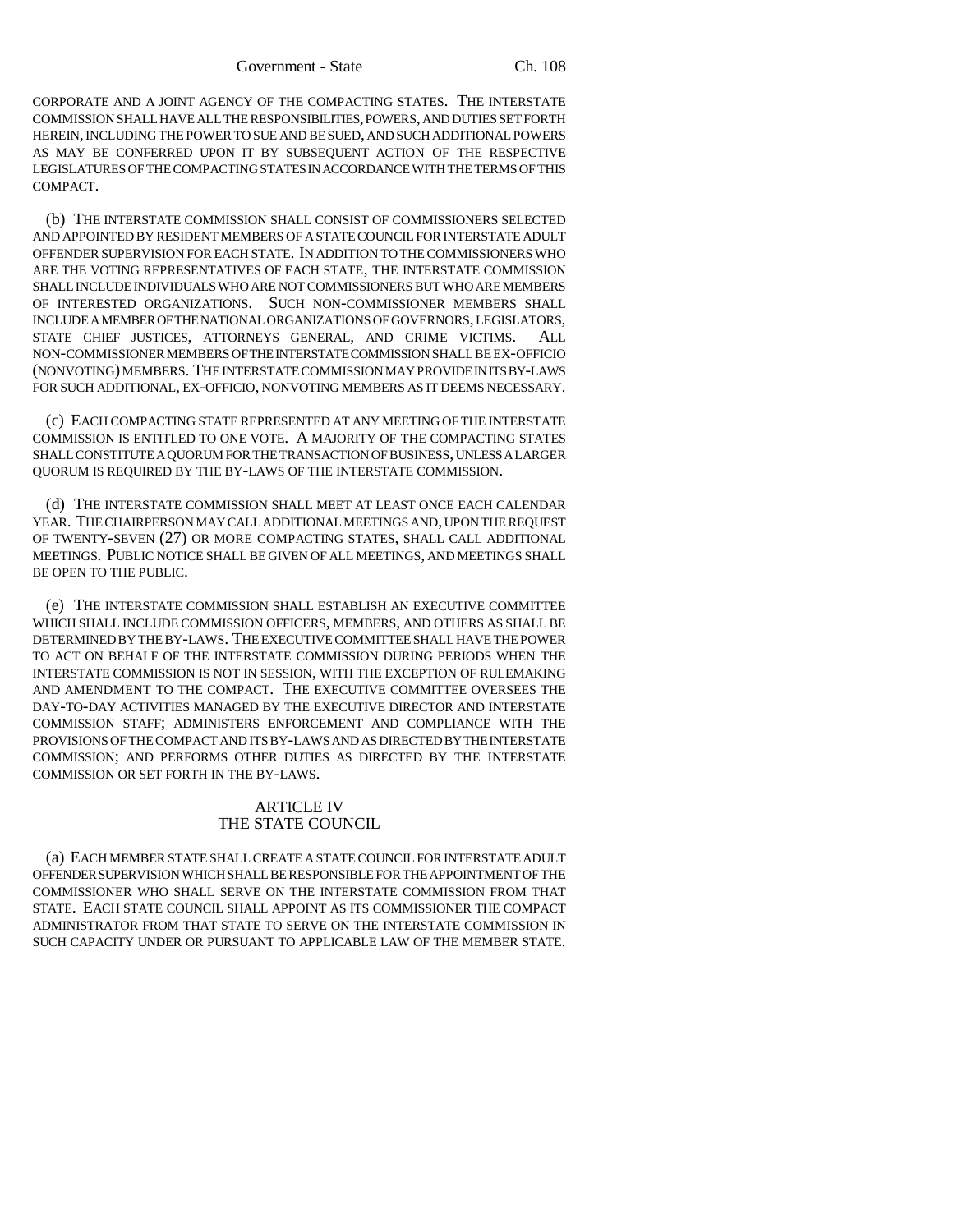WHILE EACH MEMBER STATE MAY DETERMINE THE MEMBERSHIP OF ITS OWN STATE COUNCIL, ITS MEMBERSHIP MUST INCLUDE AT LEAST ONE REPRESENTATIVE FROM THE LEGISLATIVE, JUDICIAL, AND EXECUTIVE BRANCHES OF GOVERNMENT, VICTIMS GROUPS, AND COMPACT ADMINISTRATORS.

(b) EACH COMPACTING STATE RETAINS THE RIGHT TO DETERMINE THE QUALIFICATIONS OF THE COMPACT ADMINISTRATOR WHO SHALL BE APPOINTED BY THE STATE COUNCIL OR BY THE GOVERNOR IN CONSULTATION WITH THE LEGISLATURE AND THE JUDICIARY.

(c) IN ADDITION TO APPOINTMENT OF ITS COMMISSIONER TO THE NATIONAL INTERSTATE COMMISSION, EACH STATE COUNCIL SHALL EXERCISE OVERSIGHT AND ADVOCACY CONCERNING ITS PARTICIPATION IN INTERSTATE COMMISSION ACTIVITIES AND OTHER DUTIES AS MAY BE DETERMINED BY EACH MEMBER STATE, INCLUDING BUT NOT LIMITED TO DEVELOPMENT OF POLICY CONCERNING OPERATIONS AND PROCEDURES OF THE COMPACT WITHIN THAT STATE.

# ARTICLE V POWERS AND DUTIES OF THE INTERSTATE COMMISSION

(a) THE INTERSTATE COMMISSION SHALL HAVE THE FOLLOWING POWERS:

(1) TO ADOPT A SEAL AND SUITABLE BY-LAWS GOVERNING THE MANAGEMENT AND OPERATION OF THE INTERSTATE COMMISSION;

(2) TO PROMULGATE RULES THAT SHALL HAVE THE FORCE AND EFFECT OF STATUTORY LAW AND SHALL BE BINDING IN THE COMPACTING STATES TO THE EXTENT AND IN THE MANNER PROVIDED IN THIS COMPACT;

(3) TO OVERSEE, SUPERVISE, AND COORDINATE THE INTERSTATE MOVEMENT OF OFFENDERS SUBJECT TO THE TERMS OF THIS COMPACT AND ANY BY-LAWS ADOPTED AND RULES PROMULGATED BY THE INTERSTATE COMMISSION;

(4) TO ENFORCE COMPLIANCE WITH COMPACT PROVISIONS, INTERSTATE COMMISSION RULES, AND BY-LAWS USING ALL NECESSARY AND PROPER MEANS, INCLUDING BUT NOT LIMITED TO THE USE OF THE JUDICIAL PROCESS;

(5) TO ESTABLISH AND MAINTAIN OFFICES;

(6) TO PURCHASE AND MAINTAIN INSURANCE AND BONDS;

(7) TO BORROW, ACCEPT, OR CONTRACT FOR SERVICES OF PERSONNEL, INCLUDING BUT NOT LIMITED TO MEMBERS AND THEIR STAFFS;

(8) TO ESTABLISH AND APPOINT COMMITTEES AND HIRE STAFF THAT IT DEEMS NECESSARY FOR THE CARRYING OUT OF ITS FUNCTIONS, INCLUDING BUT NOT LIMITED TO AN EXECUTIVE COMMITTEE AS REQUIRED BY ARTICLE III WHICH SHALL HAVE THE POWER TO ACT ON BEHALF OF THE INTERSTATE COMMISSION IN CARRYING OUT ITS POWERS AND DUTIES HEREUNDER;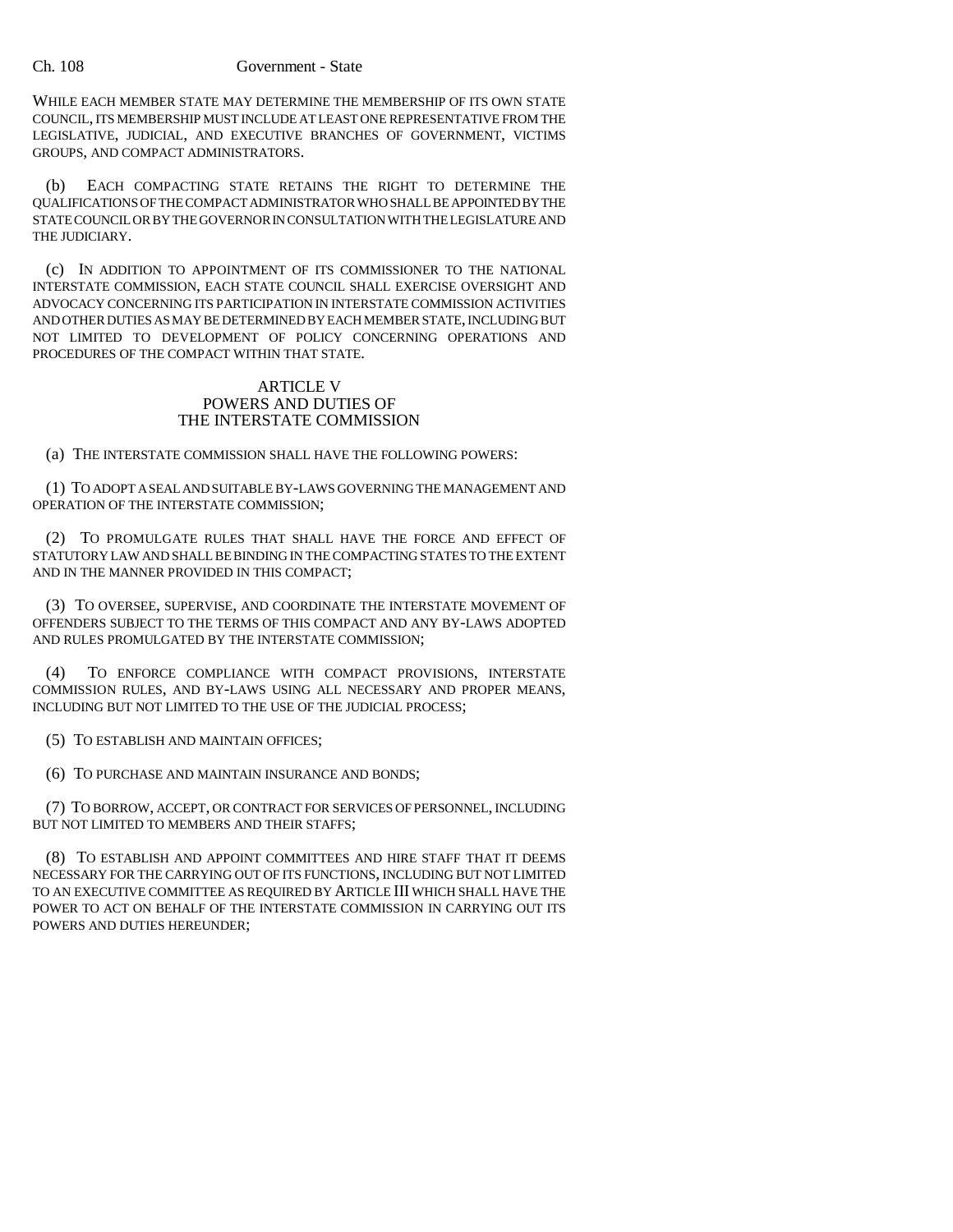(9) TO ELECT OR APPOINT SUCH OFFICERS, ATTORNEYS, EMPLOYEES, AGENTS, OR CONSULTANTS, AND TO FIX THEIR COMPENSATION, DEFINE THEIR DUTIES, AND DETERMINE THEIR QUALIFICATIONS; AND TO ESTABLISH THE INTERSTATE COMMISSION'S PERSONNEL POLICIES AND PROGRAMS RELATING TO, AMONG OTHER THINGS, CONFLICTS OF INTEREST, RATES OF COMPENSATION, AND QUALIFICATIONS OF PERSONNEL;

(10) TO ACCEPT ANY AND ALL DONATIONS AND GRANTS OF MONEY, EQUIPMENT, SUPPLIES, MATERIALS, AND SERVICES, AND TO RECEIVE, UTILIZE, AND DISPOSE OF THE SAME;

(11) TO LEASE, PURCHASE, ACCEPT CONTRIBUTIONS OR DONATIONS OF, OR OTHERWISE TO OWN, HOLD, IMPROVE, OR USE ANY PROPERTY, REAL, PERSONAL, OR MIXED;

(12) TO SELL, CONVEY, MORTGAGE, PLEDGE, LEASE, EXCHANGE, ABANDON, OR OTHERWISE DISPOSE OF ANY PROPERTY, REAL, PERSONAL, OR MIXED;

(13) TO ESTABLISH A BUDGET AND MAKE EXPENDITURES AND LEVY DUES AS PROVIDED IN ARTICLE X OF THIS COMPACT;

(14) TO SUE AND BE SUED;

(15) TO PROVIDE FOR DISPUTE RESOLUTION AMONG COMPACTING STATES;

(16) TO PERFORM SUCH FUNCTIONS AS MAY BE NECESSARY OR APPROPRIATE TO ACHIEVE THE PURPOSES OF THIS COMPACT;

(17) TO REPORT ANNUALLY TO THE LEGISLATURES, GOVERNORS, JUDICIARY, AND STATE COUNCILS OF THE COMPACTING STATES CONCERNING THE ACTIVITIES OF THE INTERSTATE COMMISSION DURING THE PRECEDING YEAR. SUCH REPORTS SHALL ALSO INCLUDE ANY RECOMMENDATIONS THAT MAY HAVE BEEN ADOPTED BY THE INTERSTATE COMMISSION.

(18) TO COORDINATE EDUCATION, TRAINING, AND PUBLIC AWARENESS REGARDING THE INTERSTATE MOVEMENT OF OFFENDERS FOR OFFICIALS INVOLVED IN SUCH ACTIVITY;

(19) TO ESTABLISH UNIFORM STANDARDS FOR THE REPORTING, COLLECTING, AND EXCHANGING OF DATA.

# ARTICLE VI ORGANIZATION AND OPERATION OF THE INTERSTATE COMMISSION

(a) **By-laws.** THE INTERSTATE COMMISSION, BY A MAJORITY OF THE MEMBERS, WITHIN TWELVE MONTHS OF THE FIRST INTERSTATE COMMISSION MEETING, SHALL ADOPT BY-LAWS TO GOVERN ITS CONDUCT AS MAY BE NECESSARY OR APPROPRIATE TO CARRY OUT THE PURPOSES OF THE COMPACT, INCLUDING BUT NOT LIMITED TO:

(1) ESTABLISHING THE FISCAL YEAR OF THE INTERSTATE COMMISSION;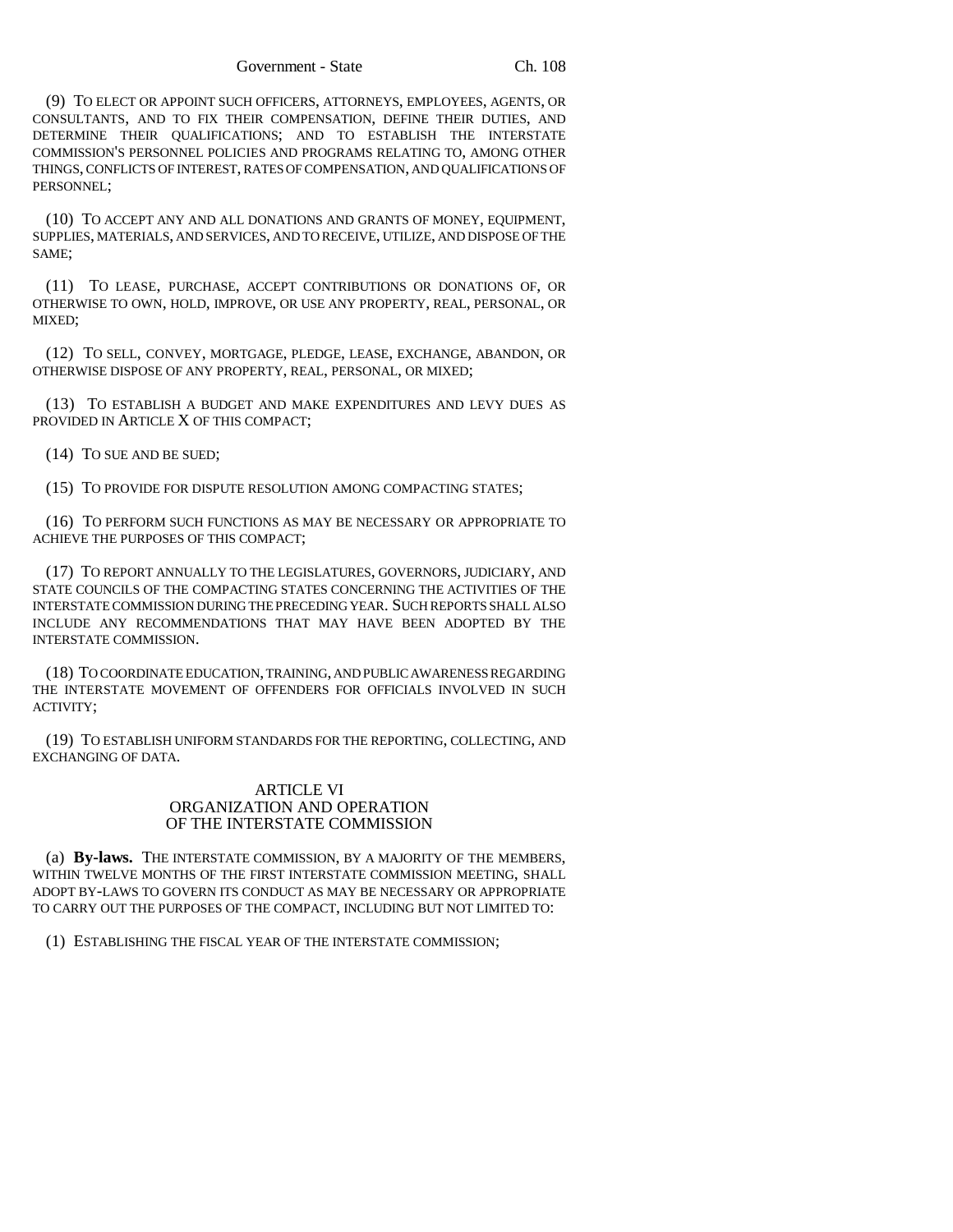(2) ESTABLISHING AN EXECUTIVE COMMITTEE AND SUCH OTHER COMMITTEES AS MAY BE NECESSARY AND PROVIDING REASONABLE STANDARDS AND PROCEDURES:

(i) FOR THE ESTABLISHMENT OF COMMITTEES; AND

(ii) GOVERNING ANY GENERAL OR SPECIFIC DELEGATION OF ANY AUTHORITY OR FUNCTION OF THE INTERSTATE COMMISSION;

(3) PROVIDING REASONABLE PROCEDURES FOR CALLING AND CONDUCTING MEETINGS OF THE INTERSTATE COMMISSION, AND ENSURING REASONABLE NOTICE OF EACH SUCH MEETING;

(4) ESTABLISHING THE TITLES AND RESPONSIBILITIES OF THE OFFICERS OF THE INTERSTATE COMMISSION;

(5) PROVIDING REASONABLE STANDARDS AND PROCEDURES FOR THE ESTABLISHMENT OF THE PERSONNEL POLICIES AND PROGRAMS OF THE INTERSTATE COMMISSION. NOTWITHSTANDING ANY CIVIL SERVICE OR OTHER SIMILAR LAWS OF ANY COMPACTING STATE, THE BY-LAWS SHALL EXCLUSIVELY GOVERN THE PERSONNEL POLICIES AND PROGRAMS OF THE INTERSTATE COMMISSION;

(6) PROVIDING A MECHANISM FOR WINDING UP THE OPERATIONS OF THE INTERSTATE COMMISSION AND THE EQUITABLE RETURN OF ANY SURPLUS FUNDS THAT MAY EXIST UPON THE TERMINATION OF THE COMPACT AFTER THE PAYMENT OR RESERVING OF ALL OF ITS DEBTS AND OBLIGATIONS;

(7) PROVIDING TRANSITION RULES FOR "START UP" ADMINISTRATION OF THE COMPACT; AND

(8) ESTABLISHING STANDARDS AND PROCEDURES FOR COMPLIANCE AND TECHNICAL ASSISTANCE IN CARRYING OUT THE COMPACT.

(b) **Officers and staff.** (1) THE INTERSTATE COMMISSION, BY A MAJORITY OF THE MEMBERS, SHALL ELECT FROM AMONG ITS MEMBERS A CHAIRPERSON AND A VICE CHAIRPERSON, EACH OF WHOM SHALL HAVE SUCH AUTHORITIES AND DUTIES AS MAY BE SPECIFIED IN THE BY-LAWS. THE CHAIRPERSON OR, IN HIS OR HER ABSENCE OR DISABILITY, THE VICE CHAIRPERSON, SHALL PRESIDE AT ALL MEETINGS OF THE INTERSTATE COMMISSION. THE OFFICERS SO ELECTED SHALL SERVE WITHOUT COMPENSATION OR REMUNERATION FROM THE INTERSTATE COMMISSION; PROVIDED THAT, SUBJECT TO THE AVAILABILITY OF BUDGETED FUNDS, THE OFFICERS SHALL BE REIMBURSED FOR ANY ACTUAL AND NECESSARY COSTS AND EXPENSES INCURRED BY THEM IN THE PERFORMANCE OF THEIR DUTIES AND RESPONSIBILITIES AS OFFICERS OF THE INTERSTATE COMMISSION.

(2) THE INTERSTATE COMMISSION, THROUGH ITS EXECUTIVE COMMITTEE, SHALL APPOINT OR RETAIN AN EXECUTIVE DIRECTOR FOR SUCH PERIOD, UPON SUCH TERMS AND CONDITIONS AND FOR SUCH COMPENSATION AS THE INTERSTATE COMMISSION MAY DEEM APPROPRIATE. THE EXECUTIVE DIRECTOR SHALL SERVE AS SECRETARY TO THE INTERSTATE COMMISSION AND HIRE AND SUPERVISE SUCH OTHER STAFF AS MAY BE AUTHORIZED BY THE INTERSTATE COMMISSION, BUT SHALL NOT BE A MEMBER.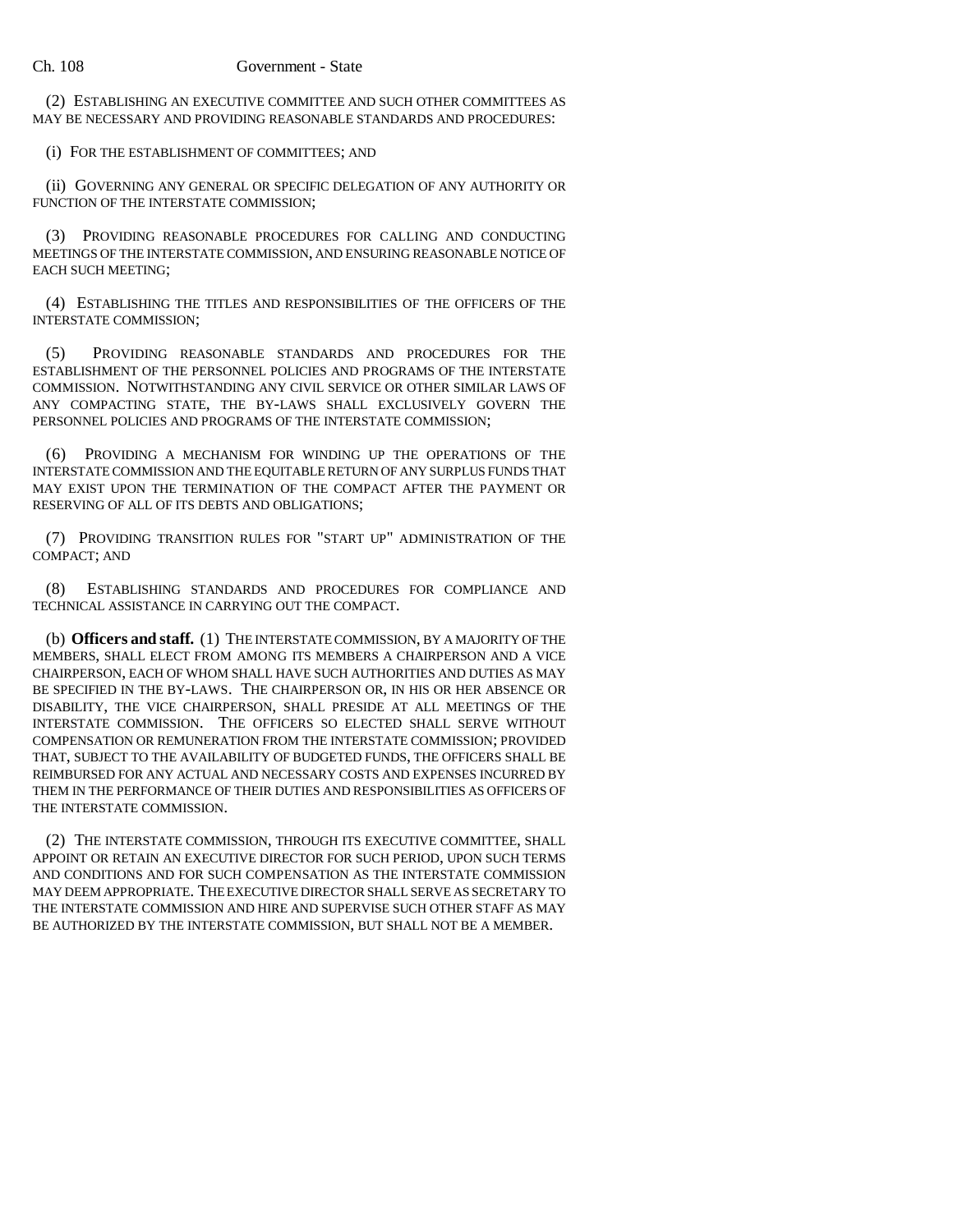(c) **Corporate records of the interstate commission.** THE INTERSTATE COMMISSION SHALL MAINTAIN ITS CORPORATE BOOKS AND RECORDS IN ACCORDANCE WITH THE BY-LAWS.

(d) **Qualified immunity, defense, and indemnification.** (1) THE MEMBERS, OFFICERS, EXECUTIVE DIRECTOR, AND EMPLOYEES OF THE INTERSTATE COMMISSION SHALL BE IMMUNE FROM SUIT AND LIABILITY, EITHER PERSONALLY OR IN THEIR OFFICIAL CAPACITY, FOR ANY CLAIM FOR DAMAGE TO OR LOSS OF PROPERTY OR PERSONAL INJURY OR OTHER CIVIL LIABILITY CAUSED OR ARISING OUT OF ANY ACTUAL OR ALLEGED ACT, ERROR, OR OMISSION THAT OCCURRED WITHIN THE SCOPE OF INTERSTATE COMMISSION EMPLOYMENT, DUTIES, OR RESPONSIBILITIES; PROVIDED THAT NOTHING IN THIS PARAGRAPH (d) SHALL BE CONSTRUED TO PROTECT ANY SUCH PERSON FROM SUIT OR LIABILITY FOR ANY DAMAGE, LOSS, INJURY, OR LIABILITY CAUSED BY THE INTENTIONAL OR WILLFUL AND WANTON MISCONDUCT OF ANY SUCH PERSON.

(2) THE INTERSTATE COMMISSION SHALL DEFEND THE COMMISSIONER OF A COMPACTING STATE, OR HIS OR HER REPRESENTATIVES OR EMPLOYEES, OR THE INTERSTATE COMMISSION'S REPRESENTATIVES OR EMPLOYEES, IN ANY CIVIL ACTION SEEKING TO IMPOSE LIABILITY ARISING OUT OF ANY ACTUAL OR ALLEGED ACT, ERROR, OR OMISSION THAT OCCURRED WITHIN THE SCOPE OF INTERSTATE COMMISSION EMPLOYMENT, DUTIES, OR RESPONSIBILITIES OR THAT THE DEFENDANT HAD A REASONABLE BASIS FOR BELIEVING OCCURRED WITHIN THE SCOPE OF INTERSTATE COMMISSION EMPLOYMENT, DUTIES, OR RESPONSIBILITIES; PROVIDED THAT THE ACTUAL OR ALLEGED ACT, ERROR, OR OMISSION DID NOT RESULT FROM INTENTIONAL WRONGDOING ON THE PART OF SUCH PERSON.

(3) THE INTERSTATE COMMISSION SHALL INDEMNIFY AND HOLD THE COMMISSIONER OF A COMPACTING STATE, THE APPOINTED DESIGNEE, OR EMPLOYEES OR THE INTERSTATE COMMISSION'S REPRESENTATIVES OR EMPLOYEES HARMLESS IN THE AMOUNT OF ANY SETTLEMENT OR JUDGMENT OBTAINED AGAINST SUCH PERSONS ARISING OUT OF ANY ACTUAL OR ALLEGED ACT, ERROR, OR OMISSION THAT OCCURRED WITHIN THE SCOPE OF INTERSTATE COMMISSION EMPLOYMENT, DUTIES, OR RESPONSIBILITIES OR THAT SUCH PERSONS HAD A REASONABLE BASIS FOR BELIEVING OCCURRED WITHIN THE SCOPE OF INTERSTATE COMMISSION EMPLOYMENT, DUTIES, OR RESPONSIBILITIES; PROVIDED THAT THE ACTUAL OR ALLEGED ACT, ERROR, OR OMISSION DID NOT RESULT FROM GROSS NEGLIGENCE OR INTENTIONAL WRONGDOING ON THE PART OF SUCH PERSON.

# ARTICLE VII ACTIVITIES OF THE INTERSTATE COMMISSION

(a) THE INTERSTATE COMMISSION SHALL MEET AND TAKE SUCH ACTIONS AS ARE CONSISTENT WITH THE PROVISIONS OF THIS COMPACT.

(b) EXCEPT AS OTHERWISE PROVIDED IN THIS COMPACT AND UNLESS A GREATER PERCENTAGE IS REQUIRED BY THE BY-LAWS, IN ORDER TO CONSTITUTE AN ACT OF THE INTERSTATE COMMISSION, SUCH ACT SHALL HAVE BEEN TAKEN AT A MEETING OF THE INTERSTATE COMMISSION AND SHALL HAVE RECEIVED AN AFFIRMATIVE VOTE OF A MAJORITY OF THE MEMBERS PRESENT.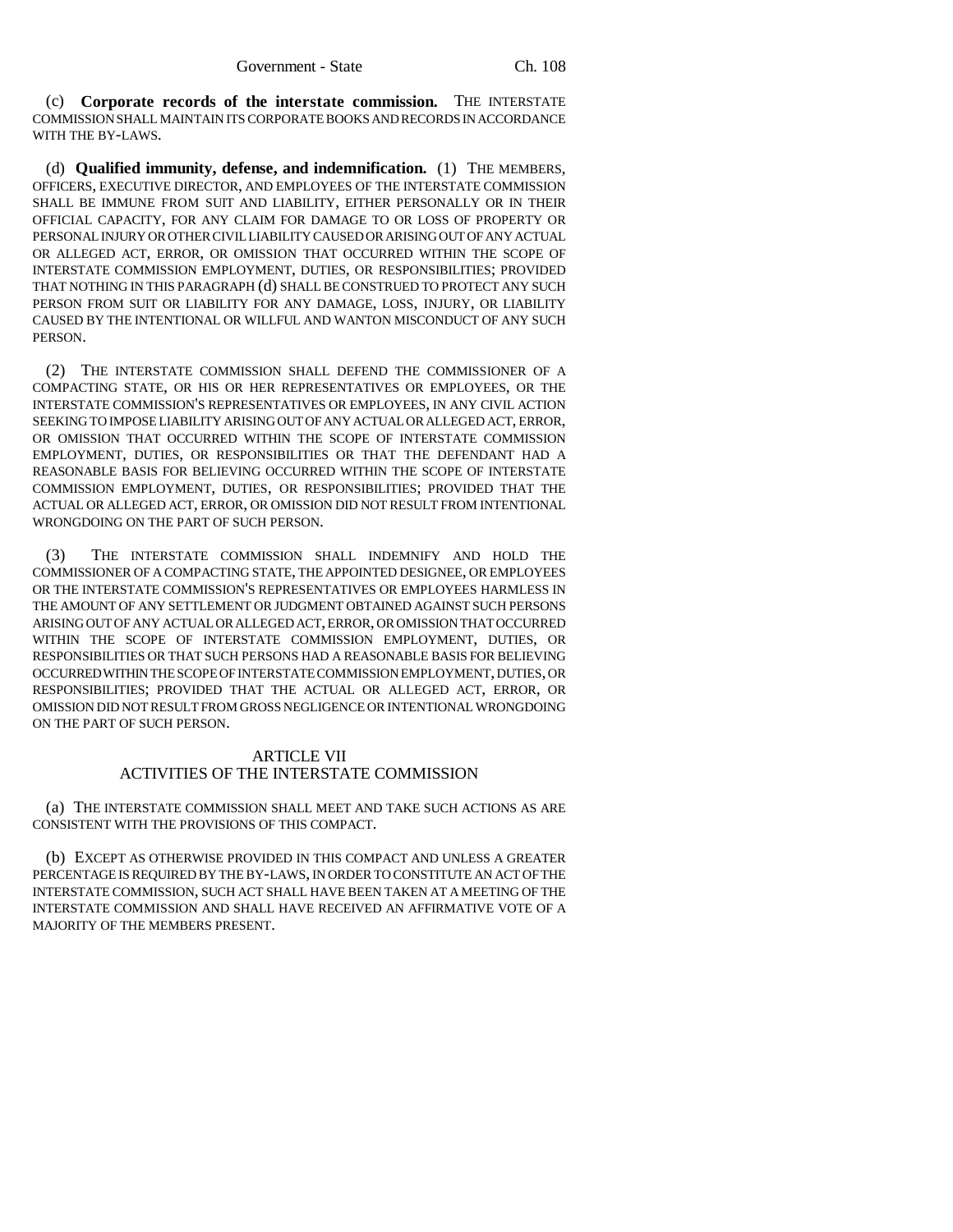(c) EACH MEMBER OF THE INTERSTATE COMMISSION SHALL HAVE THE RIGHT AND POWER TO CAST A VOTE TO WHICH THAT COMPACTING STATE IS ENTITLED AND TO PARTICIPATE IN THE BUSINESS AND AFFAIRS OF THE INTERSTATE COMMISSION. A MEMBER SHALL VOTE IN PERSON ON BEHALF OF THE STATE AND SHALL NOT DELEGATE A VOTE TO ANOTHER MEMBER STATE. HOWEVER, A STATE COUNCIL SHALL APPOINT ANOTHER AUTHORIZED REPRESENTATIVE, IN THE ABSENCE OF THE COMMISSIONER FROM THAT STATE, TO CAST A VOTE ON BEHALF OF THE MEMBER STATE AT A SPECIFIED MEETING. THE BY-LAWS MAY PROVIDE FOR MEMBERS' PARTICIPATION IN MEETINGS BY TELEPHONE OR OTHER MEANS OF TELECOMMUNICATION OR ELECTRONIC COMMUNICATION. ANY VOTING CONDUCTED BY TELEPHONE OR OTHER MEANS OF TELECOMMUNICATION OR ELECTRONIC COMMUNICATION SHALL BE SUBJECT TO THE SAME QUORUM REQUIREMENTS OF MEETINGS WHERE MEMBERS ARE PRESENT IN PERSON.

(d) THE INTERSTATE COMMISSION SHALL MEET AT LEAST ONCE DURING EACH CALENDAR YEAR. THE CHAIRPERSON OF THE INTERSTATE COMMISSION MAY CALL ADDITIONAL MEETINGS AT ANY TIME AND, UPON THE REQUEST OF A MAJORITY OF THE MEMBERS, SHALL CALL ADDITIONAL MEETINGS.

(e) THE INTERSTATE COMMISSION'S BY-LAWS SHALL ESTABLISH CONDITIONS AND PROCEDURES UNDER WHICH THE INTERSTATE COMMISSION SHALL MAKE ITS INFORMATION AND OFFICIAL RECORDS AVAILABLE TO THE PUBLIC FOR INSPECTION OR COPYING. THE INTERSTATE COMMISSION MAY EXEMPT FROM DISCLOSURE ANY INFORMATION OR OFFICIAL RECORDS TO THE EXTENT THEY WOULD ADVERSELY AFFECT PERSONAL PRIVACY RIGHTS OR PROPRIETARY INTERESTS. IN PROMULGATING SUCH RULES, THE INTERSTATE COMMISSION MAY MAKE AVAILABLE TO LAW ENFORCEMENT AGENCIES RECORDS AND INFORMATION OTHERWISE EXEMPT FROM DISCLOSURE AND MAY ENTER INTO AGREEMENTS WITH LAW ENFORCEMENT AGENCIES TO RECEIVE OR EXCHANGE INFORMATION OR RECORDS SUBJECT TO NONDISCLOSURE AND CONFIDENTIALITY PROVISIONS.

(f) PUBLIC NOTICE SHALL BE GIVEN OF ALL MEETINGS AND ALL MEETINGS SHALL BE OPEN TO THE PUBLIC, EXCEPT AS SET FORTH IN THE RULES OR AS OTHERWISE PROVIDED IN THE COMPACT. THE INTERSTATE COMMISSION SHALL PROMULGATE RULES CONSISTENT WITH THE PRINCIPLES CONTAINED IN THE "GOVERNMENT IN SUNSHINE ACT", 5 U.S.C. SEC. 552 (b), AS MAY BE AMENDED. THE INTERSTATE COMMISSION AND ANY OF ITS COMMITTEES MAY CLOSE A MEETING TO THE PUBLIC WHERE IT DETERMINES BY TWO-THIRDS VOTE THAT AN OPEN MEETING WOULD BE LIKELY TO:

(1) RELATE SOLELY TO THE INTERSTATE COMMISSION'S INTERNAL PERSONNEL PRACTICES AND PROCEDURES;

(2) DISCLOSE MATTERS SPECIFICALLY EXEMPTED FROM DISCLOSURE BY STATUTE;

(3) DISCLOSE TRADE SECRETS OR COMMERCIAL OR FINANCIAL INFORMATION WHICH IS PRIVILEGED OR CONFIDENTIAL;

(4) INVOLVE ACCUSING ANY PERSON OF A CRIME OR FORMALLY CENSURING ANY PERSON;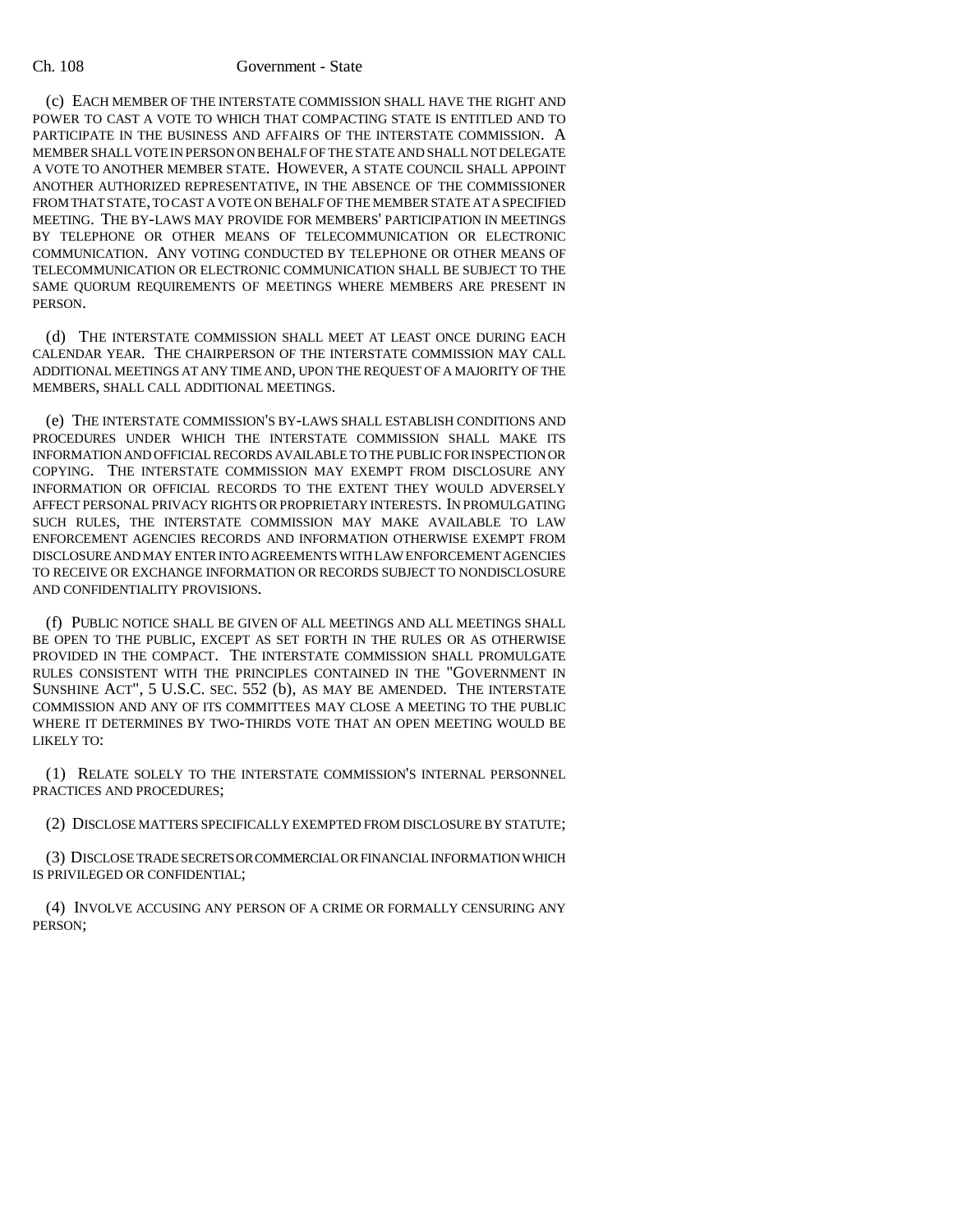(5) DISCLOSE INFORMATION OF A PERSONAL NATURE WHERE DISCLOSURE WOULD CONSTITUTE A CLEARLY UNWARRANTED INVASION OF PERSONAL PRIVACY;

(6) DISCLOSE INVESTIGATORY RECORDS COMPILED FOR LAW ENFORCEMENT PURPOSES;

(7) DISCLOSE INFORMATION CONTAINED IN OR RELATED TO EXAMINATION, OPERATING, OR CONDITION REPORTS PREPARED BY, OR ON BEHALF OF OR FOR THE USE OF, THE INTERSTATE COMMISSION WITH RESPECT TO A REGULATED ENTITY FOR THE PURPOSE OF REGULATION OR SUPERVISION OF SUCH ENTITY;

(8) DISCLOSE INFORMATION, THE PREMATURE DISCLOSURE OF WHICH WOULD SIGNIFICANTLY ENDANGER THE LIFE OF A PERSON OR THE STABILITY OF A REGULATED ENTITY;

(9) SPECIFICALLY RELATE TO THE INTERSTATE COMMISSION'S ISSUANCE OF A SUBPOENA OR ITS PARTICIPATION IN A CIVIL ACTION OR PROCEEDING.

(g) FOR EVERY MEETING CLOSED PURSUANT TO THIS PROVISION, THE INTERSTATE COMMISSION'S CHIEF LEGAL OFFICER SHALL PUBLICLY CERTIFY THAT, IN HIS OR HER OPINION, THE MEETING MAY BE CLOSED TO THE PUBLIC AND SHALL REFERENCE EACH RELEVANT PROVISION AUTHORIZING CLOSURE OF THE MEETING. THE INTERSTATE COMMISSION SHALL KEEP MINUTES THAT SHALL FULLY AND CLEARLY DESCRIBE ALL MATTERS DISCUSSED IN ANY MEETING AND SHALL PROVIDE A FULL AND ACCURATE SUMMARY OF ANY ACTIONS TAKEN AND THE REASONS THEREFOR, INCLUDING A DESCRIPTION OF EACH OF THE VIEWS EXPRESSED ON ANY ITEM AND THE RECORD OF ANY ROLL CALL VOTE (REFLECTED IN THE VOTE OF EACH MEMBER ON THE QUESTION). ALL DOCUMENTS CONSIDERED IN CONNECTION WITH ANY ACTION SHALL BE IDENTIFIED IN SUCH MINUTES.

(h) THE INTERSTATE COMMISSION SHALL COLLECT STANDARDIZED DATA CONCERNING THE INTERSTATE MOVEMENT OF OFFENDERS AS DIRECTED THROUGH ITS BY-LAWS AND RULES WHICH SHALL SPECIFY THE DATA TO BE COLLECTED, THE MEANS OF COLLECTION, AND DATA EXCHANGE AND REPORTING REQUIREMENTS.

#### ARTICLE VIII RULEMAKING FUNCTIONS OF THE INTERSTATE COMMISSION

(a) THE INTERSTATE COMMISSION SHALL PROMULGATE RULES IN ORDER TO EFFECTIVELY AND EFFICIENTLY ACHIEVE THE PURPOSES OF THE COMPACT, INCLUDING TRANSITION RULES GOVERNING ADMINISTRATION OF THE COMPACT DURING THE PERIOD IN WHICH IT IS BEING CONSIDERED AND ENACTED BY THE STATES.

(b) RULEMAKING SHALL OCCUR PURSUANT TO THE CRITERIA SET FORTH IN THIS ARTICLE AND THE BY-LAWS AND RULES ADOPTED PURSUANT THERETO. SUCH RULEMAKING SHALL SUBSTANTIALLY CONFORM TO THE PRINCIPLES OF THE FEDERAL "ADMINISTRATIVE PROCEDURE ACT",5U.S.C.S. SEC.551 ET SEQ., AND THE FEDERAL "ADVISORY COMMITTEE ACT", 5 U.S.C.S. APP. 2, SEC. 1 ET SEQ., AS MAY BE AMENDED (HEREINAFTER "APA"). ALL RULES AND AMENDMENTS SHALL BECOME BINDING AS OF THE DATE SPECIFIED IN EACH RULE OR AMENDMENT.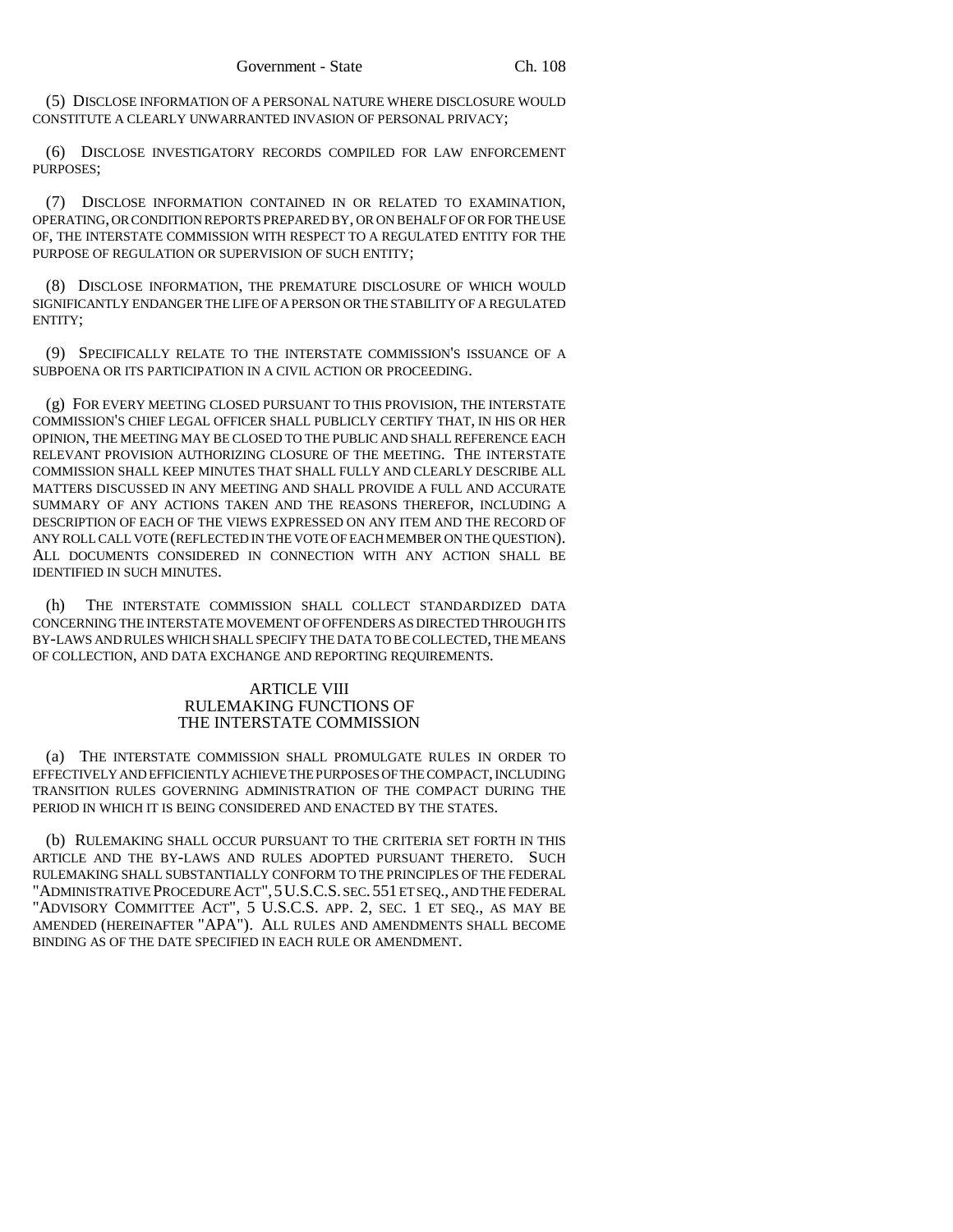(c) IF A MAJORITY OF THE LEGISLATURES OF THE COMPACTING STATES REJECTS A RULE, BY ENACTMENT OF A STATUTE OR RESOLUTION IN THE SAME MANNER USED TO ADOPT THE COMPACT, THEN SUCH RULE SHALL HAVE NO FURTHER FORCE AND EFFECT IN ANY COMPACTING STATE.

(d) WHEN PROMULGATING A RULE, THE INTERSTATE COMMISSION SHALL:

(1) PUBLISH THE PROPOSED RULE STATING WITH PARTICULARITY THE TEXT OF THE RULE WHICH IS PROPOSED AND THE REASON FOR THE PROPOSED RULE;

(2) ALLOW PERSONS TO SUBMIT WRITTEN DATA, FACTS, OPINIONS, AND ARGUMENTS, WHICH INFORMATION SHALL BE PUBLICLY AVAILABLE;

(3) PROVIDE AN OPPORTUNITY FOR AN INFORMAL HEARING; AND

(4) PROMULGATE A FINAL RULE AND ITS EFFECTIVE DATE, IF APPROPRIATE, BASED ON THE RULEMAKING RECORD. NOT LATER THAN SIXTY DAYS AFTER A RULE IS PROMULGATED, ANY INTERESTED PERSON MAY FILE A PETITION IN THE UNITED STATES DISTRICT COURT FOR THE DISTRICT OF COLUMBIA OR IN THE FEDERAL DISTRICT COURT WHERE THE INTERSTATE COMMISSION'S PRINCIPAL OFFICE IS LOCATED FOR JUDICIAL REVIEW OF SUCH RULE. IF THE COURT FINDS THAT THE INTERSTATE COMMISSION'S ACTION IS NOT SUPPORTED BY SUBSTANTIAL EVIDENCE, AS DEFINED IN THE APA, IN THE RULEMAKING RECORD, THE COURT SHALL HOLD THE RULE UNLAWFUL AND SET IT ASIDE. SUBJECTS TO BE ADDRESSED WITHIN TWELVE MONTHS AFTER THE FIRST MEETING MUST AT A MINIMUM INCLUDE:

(i) NOTICE TO VICTIMS AND OPPORTUNITY TO BE HEARD;

(ii) OFFENDER REGISTRATION AND COMPLIANCE;

- (iii) VIOLATIONS AND RETURNS;
- (iv) TRANSFER PROCEDURES AND FORMS;
- (v) ELIGIBILITY FOR TRANSFER;

(vi) COLLECTION OF RESTITUTION AND FEES FROM OFFENDERS;

(vii) DATA COLLECTION AND REPORTING;

(viii) THE LEVEL OF SUPERVISION TO BE PROVIDED BY THE RECEIVING STATE;

(ix) TRANSITION RULES GOVERNING THE OPERATION OF THE COMPACT AND THE INTERSTATE COMMISSION DURING ALL OR PART OF THE PERIOD BETWEEN THE EFFECTIVE DATE OF THE COMPACT AND THE DATE ON WHICH THE LAST ELIGIBLE STATE ADOPTS THE COMPACT;

(x) MEDIATION, ARBITRATION, AND DISPUTE RESOLUTION.

(e) THE EXISTING RULES GOVERNING THE OPERATION OF THE PREVIOUS COMPACT SUPERCEDED BY THIS ACT SHALL BE NULL AND VOID TWELVE (12) MONTHS AFTER THE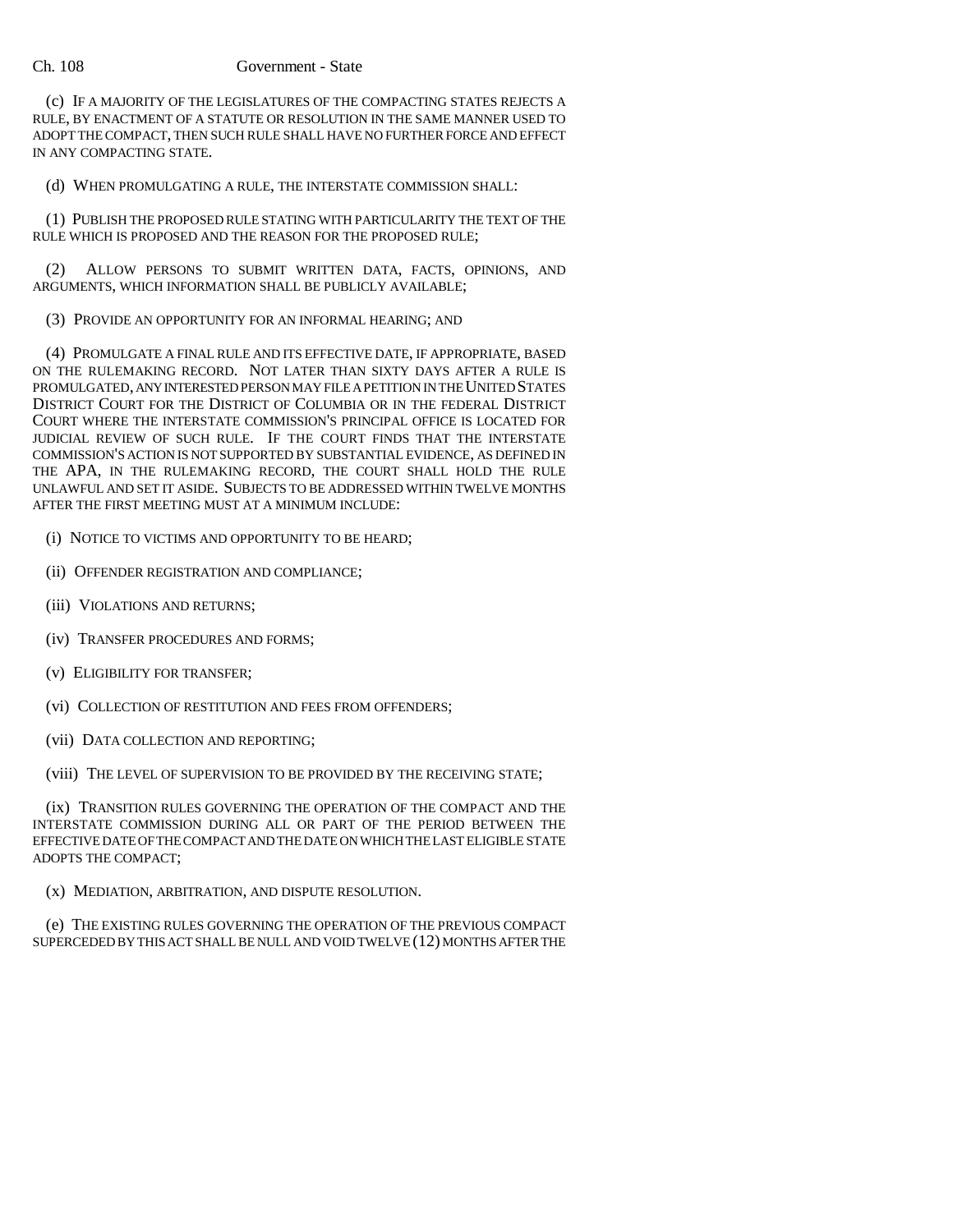FIRST MEETING OF THE INTERSTATE COMMISSION CREATED HEREUNDER.

(f) UPON DETERMINATION BY THE INTERSTATE COMMISSION THAT AN EMERGENCY EXISTS, IT MAY PROMULGATE AN EMERGENCY RULE THAT SHALL BECOME EFFECTIVE IMMEDIATELY UPON ADOPTION; PROVIDED THAT THE USUAL RULEMAKING PROCEDURES PROVIDED HEREUNDER SHALL BE RETROACTIVELY APPLIED TO SAID RULE AS SOON AS REASONABLY POSSIBLE, IN NO EVENT LATER THAN NINETY (90) DAYS AFTER THE EFFECTIVE DATE OF THE RULE.

# ARTICLE IX OVERSIGHT, ENFORCEMENT, AND DISPUTE RESOLUTION BY THE INTERSTATE COMMISSION

(a) **Oversight.** (1) THE INTERSTATE COMMISSION SHALL OVERSEE THE INTERSTATE MOVEMENT OF ADULT OFFENDERS IN THE COMPACTING STATES AND SHALL MONITOR SUCH ACTIVITIES BEING ADMINISTERED IN NON-COMPACTING STATES WHICH MAY SIGNIFICANTLY AFFECT COMPACTING STATES.

(2) THE COURTS AND EXECUTIVE AGENCIES IN EACH COMPACTING STATE SHALL ENFORCE THIS COMPACT AND SHALL TAKE ALL ACTIONS NECESSARY AND APPROPRIATE TO EFFECTUATE THE COMPACT'S PURPOSES AND INTENT. IN ANY JUDICIAL OR ADMINISTRATIVE PROCEEDING IN A COMPACTING STATE PERTAINING TO THE SUBJECT MATTER OF THIS COMPACT WHICH MAY AFFECT THE POWERS, RESPONSIBILITIES, OR ACTIONS OF THE INTERSTATE COMMISSION, THE INTERSTATE COMMISSION SHALL BE ENTITLED TO RECEIVE ALL SERVICE OF PROCESS IN ANY SUCH PROCEEDING AND SHALL HAVE STANDING TO INTERVENE IN THE PROCEEDING FOR ALL PURPOSES.

(b) **Dispute resolution.** (1) THE COMPACTING STATES SHALL REPORT TO THE INTERSTATE COMMISSION ON ISSUES OR ACTIVITIES OF CONCERN TO THEM AND COOPERATE WITH AND SUPPORT THE INTERSTATE COMMISSION IN THE DISCHARGE OF ITS DUTIES AND RESPONSIBILITIES.

(2) THE INTERSTATE COMMISSION SHALL ATTEMPT TO RESOLVE ANY DISPUTES OR OTHER ISSUES THAT ARE SUBJECT TO THE COMPACT AND THAT MAY ARISE AMONG COMPACTING STATES AND NON-COMPACTING STATES.

(3) THE INTERSTATE COMMISSION SHALL ENACT A BY-LAW OR PROMULGATE A RULE PROVIDING FOR BOTH MEDIATION AND BINDING DISPUTE RESOLUTION FOR DISPUTES AMONG THE COMPACTING STATES.

(c) **Enforcement.** THE INTERSTATE COMMISSION, IN THE REASONABLE EXERCISE OF ITS DISCRETION, SHALL ENFORCE THE PROVISIONS OF THIS COMPACT USING ANY OR ALL MEANS SET FORTH IN ARTICLE XII (b) OF THIS COMPACT.

# ARTICLE X FINANCE

(a) THE INTERSTATE COMMISSION SHALL PAY OR PROVIDE FOR THE PAYMENT OF THE REASONABLE EXPENSES OF ITS ESTABLISHMENT, ORGANIZATION, AND ONGOING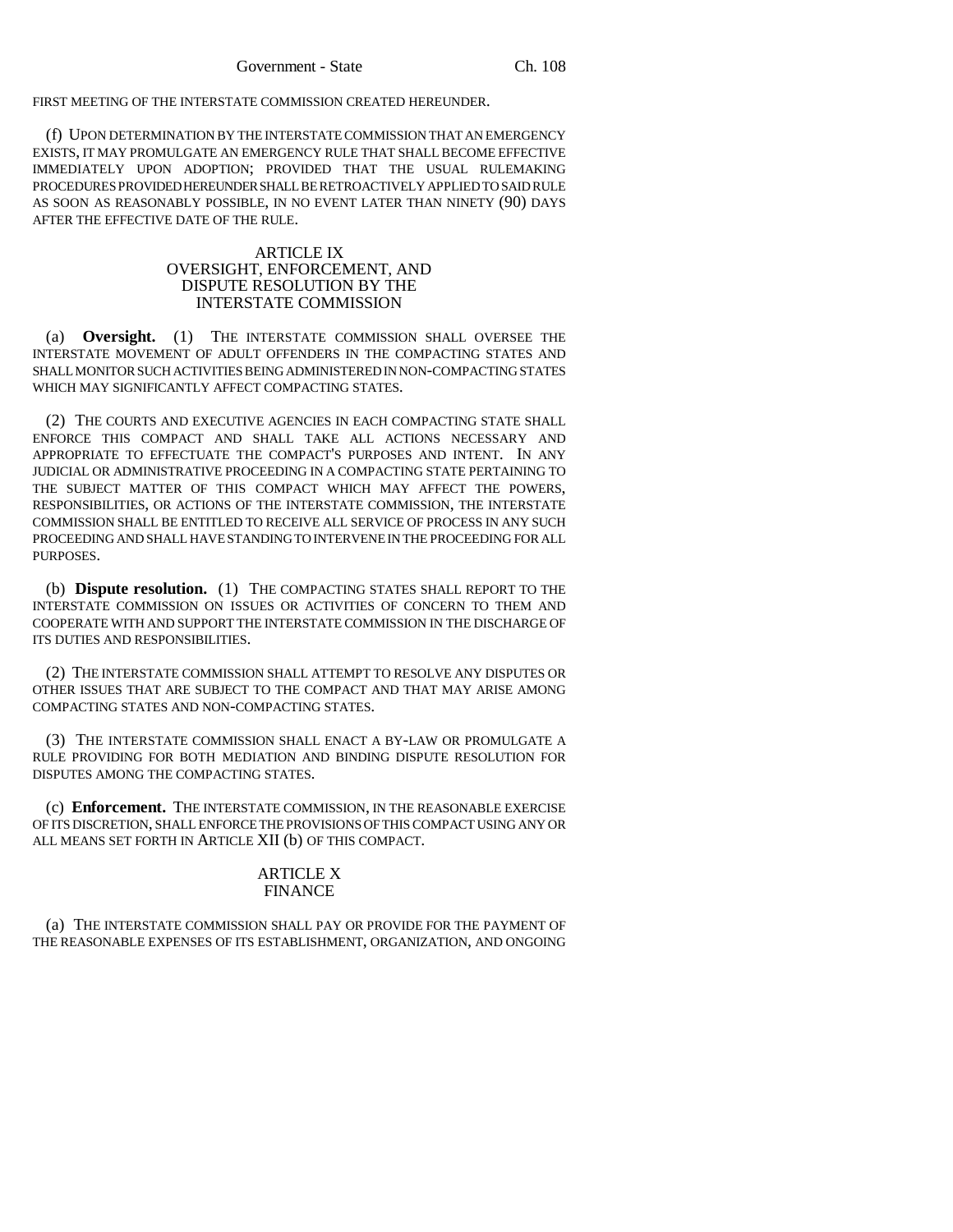## ACTIVITIES.

(b) THE INTERSTATE COMMISSION SHALL LEVY ON AND COLLECT AN ANNUAL ASSESSMENT FROM EACH COMPACTING STATE TO COVER THE COST OF THE INTERNAL OPERATIONS AND ACTIVITIES OF THE INTERSTATE COMMISSION AND ITS STAFF WHICH MUST BE IN A TOTAL AMOUNT SUFFICIENT TO COVER THE INTERSTATE COMMISSION'S ANNUAL BUDGET AS APPROVED EACH YEAR. THE AGGREGATE ANNUAL ASSESSMENT AMOUNT SHALL BE ALLOCATED BASED UPON A FORMULA TO BE DETERMINED BY THE INTERSTATE COMMISSION, TAKING INTO CONSIDERATION THE POPULATION OF THE STATE AND THE VOLUME OF INTERSTATE MOVEMENT OF OFFENDERS IN EACH COMPACTING STATE AND SHALL PROMULGATE A RULE BINDING UPON ALL COMPACTING STATES WHICH GOVERNS SAID ASSESSMENT.

(c) THE INTERSTATE COMMISSION SHALL NOT INCUR ANY OBLIGATIONS OF ANY KIND PRIOR TO SECURING THE FUNDS ADEQUATE TO MEET THE SAME, NOR SHALL THE INTERSTATE COMMISSION PLEDGE THE CREDIT OF ANY OF THE COMPACTING STATES, EXCEPT BY AND WITH THE AUTHORITY OF THE COMPACTING STATE.

(d) THE INTERSTATE COMMISSION SHALL KEEP ACCURATE ACCOUNTS OF ALL RECEIPTS AND DISBURSEMENTS. THE RECEIPTS AND DISBURSEMENTS OF THE INTERSTATE COMMISSION SHALL BE SUBJECT TO THE AUDIT AND ACCOUNTING PROCEDURES ESTABLISHED UNDER ITS BY-LAWS. HOWEVER, ALL RECEIPTS AND DISBURSEMENTS OF FUNDS HANDLED BY THE INTERSTATE COMMISSION SHALL BE AUDITED YEARLY BY A CERTIFIED OR LICENSED PUBLIC ACCOUNTANT AND THE REPORT OF THE AUDIT SHALL BE INCLUDED IN AND BECOME PART OF THE ANNUAL REPORT OF THE INTERSTATE COMMISSION.

# ARTICLE XI COMPACTING STATES, EFFECTIVE DATE, AND AMENDMENT

(a) ANY STATE, AS DEFINED IN ARTICLE II OF THIS COMPACT, IS ELIGIBLE TO BECOME A COMPACTING STATE.

(b) THE COMPACT SHALL BECOME EFFECTIVE AND BINDING UPON LEGISLATIVE ENACTMENT OF THE COMPACT INTO LAW BY NO LESS THAN THIRTY-FIVE (35) OF THE STATES. THE INITIAL EFFECTIVE DATE SHALL BE THE LATER OF JULY 1, 2001, OR UPON ENACTMENT INTO LAW BY THE THIRTY-FIFTH (35TH) JURISDICTION. THEREAFTER IT SHALL BECOME EFFECTIVE AND BINDING, AS TO ANY OTHER COMPACTING STATE, UPON ENACTMENT OF THE COMPACT INTO LAW BY THAT STATE. THE GOVERNORS OF NON-MEMBER STATES OR THEIR DESIGNEES WILL BE INVITED TO PARTICIPATE IN INTERSTATE COMMISSION ACTIVITIES ON A NONVOTING BASIS PRIOR TO ADOPTION OF THE COMPACT BY ALL STATES AND TERRITORIES OF THE UNITED STATES.

(c) AMENDMENTS TO THE COMPACT MAY BE PROPOSED BY THE INTERSTATE COMMISSION FOR ENACTMENT BY THE COMPACTING STATES. NO AMENDMENT SHALL BECOME EFFECTIVE AND BINDING UPON THE INTERSTATE COMMISSION AND THE COMPACTING STATES UNLESS AND UNTIL IT IS ENACTED INTO LAW BY UNANIMOUS CONSENT OF THE COMPACTING STATES.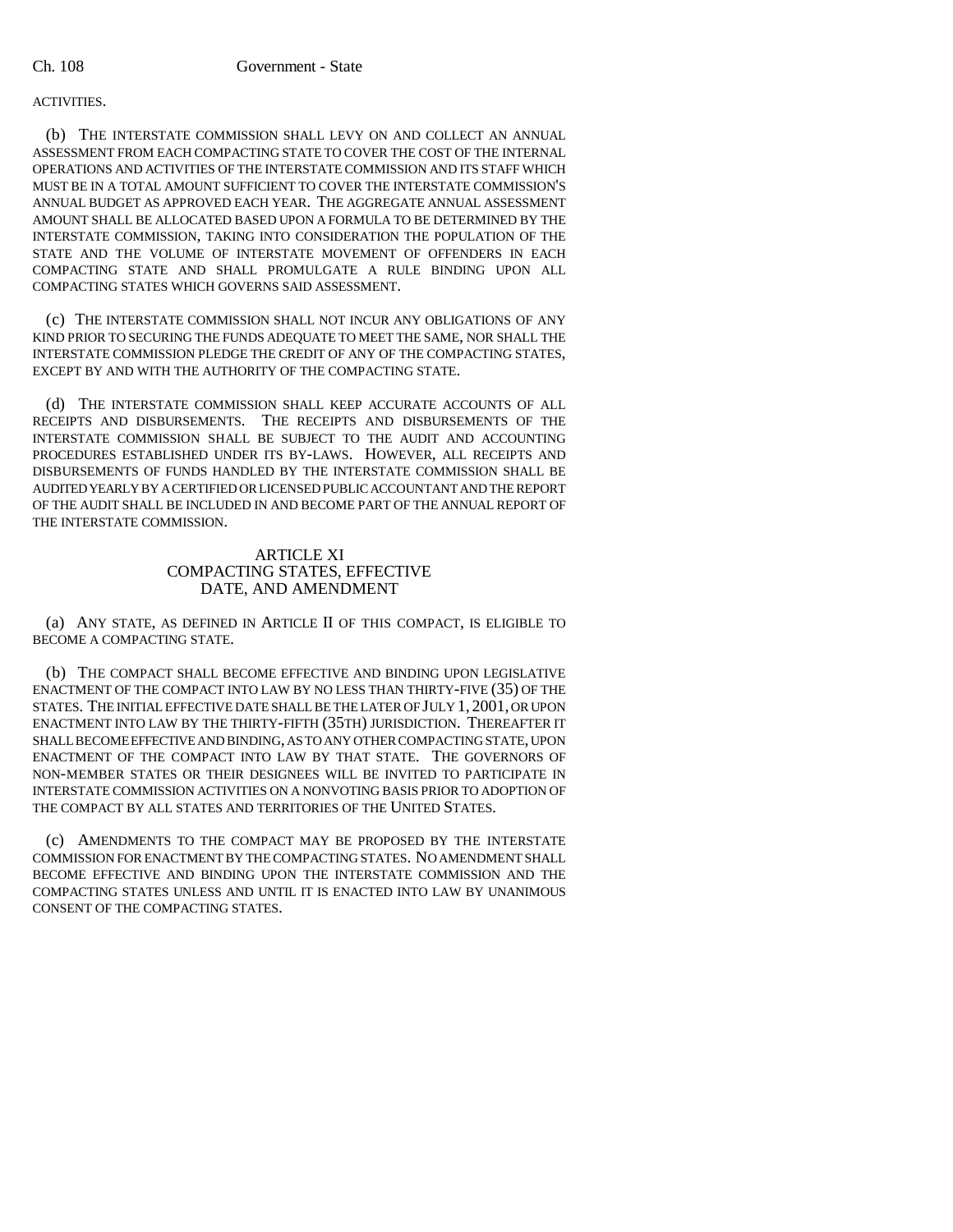#### ARTICLE XII WITHDRAWAL, DEFAULT, TERMINATION, AND JUDICIAL ENFORCEMENT

(a) **Withdrawal.** (1) ONCE EFFECTIVE, THE COMPACT SHALL CONTINUE IN FORCE AND REMAIN BINDING UPON EACH AND EVERY COMPACTING STATE; PROVIDED THAT A COMPACTING STATE MAY WITHDRAW FROM THE COMPACT ("WITHDRAWING STATE") BY ENACTING A STATUTE SPECIFICALLY REPEALING THE STATUTE THAT ENACTED THE COMPACT INTO LAW.

(2) THE EFFECTIVE DATE OF WITHDRAWAL IS THE EFFECTIVE DATE OF THE REPEAL.

(3) THE WITHDRAWING STATE SHALL IMMEDIATELY NOTIFY THE CHAIRPERSON OF THE INTERSTATE COMMISSION IN WRITING UPON THE INTRODUCTION OF LEGISLATION REPEALING THIS COMPACT IN THE WITHDRAWING STATE. THE INTERSTATE COMMISSION SHALL NOTIFY THE OTHER COMPACTING STATES OF THE WITHDRAWING STATE'S INTENT TO WITHDRAW WITHIN SIXTY DAYS OF ITS RECEIPT THEREOF.

(4) THE WITHDRAWING STATE IS RESPONSIBLE FOR ALL ASSESSMENTS, OBLIGATIONS, AND LIABILITIES INCURRED THROUGH THE EFFECTIVE DATE OF WITHDRAWAL, INCLUDING ANY OBLIGATIONS, THE PERFORMANCE OF WHICH EXTEND BEYOND THE EFFECTIVE DATE OF WITHDRAWAL.

(5) REINSTATEMENT FOLLOWING WITHDRAWAL OF ANY COMPACTING STATE SHALL OCCUR UPON THE WITHDRAWING STATE REENACTING THE COMPACT OR UPON SUCH LATER DATE AS DETERMINED BY THE INTERSTATE COMMISSION.

(b) **Default.** (1) IF THE INTERSTATE COMMISSION DETERMINES THAT ANY COMPACTING STATE HAS AT ANY TIME DEFAULTED ("DEFAULTING STATE") IN THE PERFORMANCE OF ANY OF ITS OBLIGATIONS OR RESPONSIBILITIES UNDER THIS COMPACT, THE BY-LAWS, OR ANY DULY PROMULGATED RULES, THE INTERSTATE COMMISSION MAY IMPOSE ANY OR ALL OF THE FOLLOWING PENALTIES:

(i) FINES, FEES, AND COSTS IN SUCH AMOUNTS AS ARE DEEMED TO BE REASONABLE AS FIXED BY THE INTERSTATE COMMISSION;

(ii) REMEDIAL TRAINING AND TECHNICAL ASSISTANCE AS DIRECTED BY THE INTERSTATE COMMISSION;

(iii) SUSPENSION AND TERMINATION OF MEMBERSHIP IN THE COMPACT. SUSPENSION SHALL BE IMPOSED ONLY AFTER ALL OTHER REASONABLE MEANS OF SECURING COMPLIANCE UNDER THE BY-LAWS AND RULES HAVE BEEN EXHAUSTED. IMMEDIATE NOTICE OF SUSPENSION SHALL BE GIVEN BY THE INTERSTATE COMMISSION TO THE GOVERNOR, THE CHIEF JUSTICE OR CHIEF JUDICIAL OFFICER OF THE STATE, THE MAJORITY AND MINORITY LEADERS OF THE DEFAULTING STATE'S LEGISLATURE, AND THE STATE COUNCIL.

(2) THE GROUNDS FOR DEFAULT INCLUDE, BUT ARE NOT LIMITED TO, FAILURE OF A COMPACTING STATE TO PERFORM SUCH OBLIGATIONS OR RESPONSIBILITIES IMPOSED UPON IT BY THIS COMPACT, INTERSTATE COMMISSION BY-LAWS, OR DULY PROMULGATED RULES. THE INTERSTATE COMMISSION SHALL IMMEDIATELY NOTIFY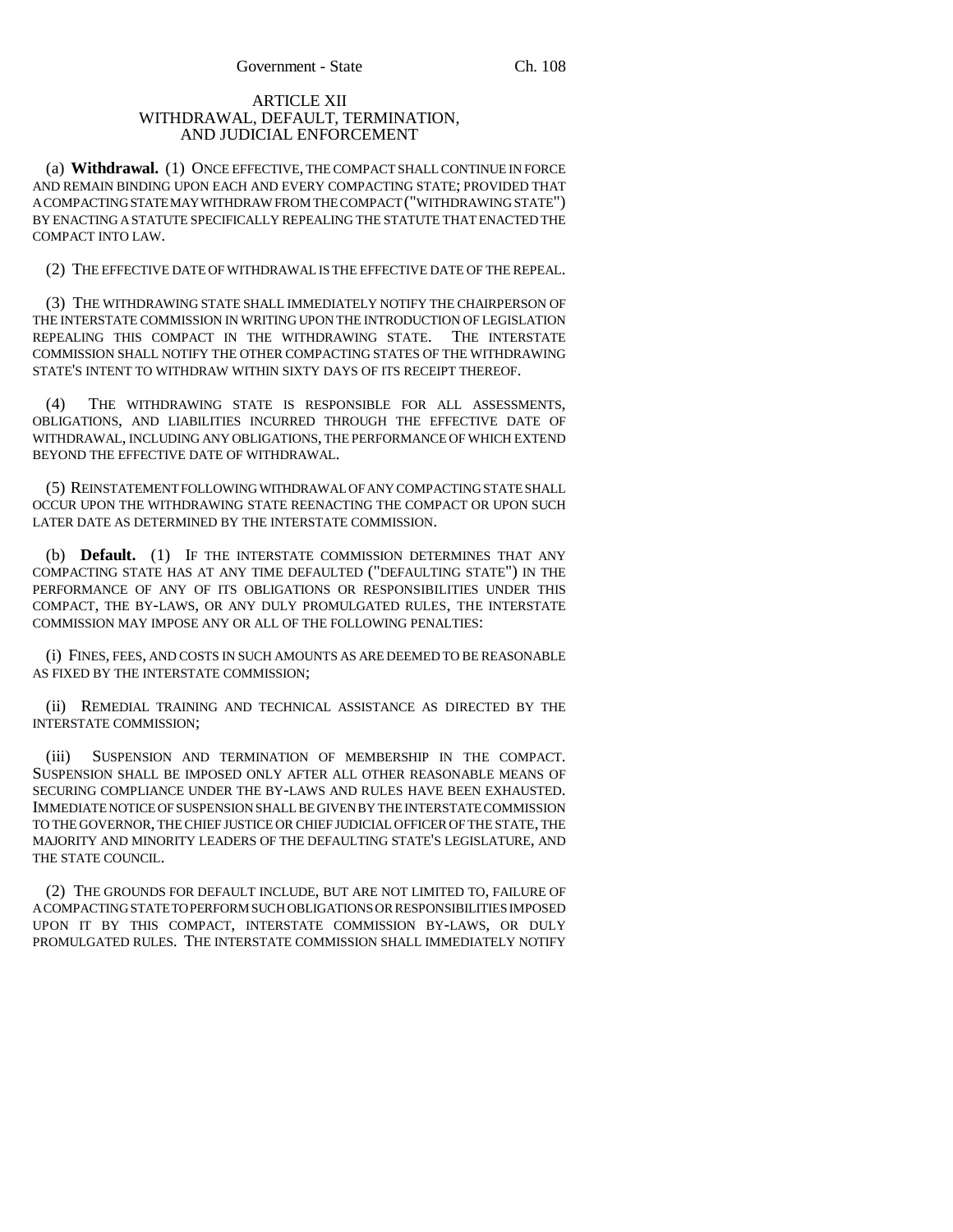THE DEFAULTING STATE IN WRITING OF THE PENALTY IMPOSED BY THE INTERSTATE COMMISSION ON THE DEFAULTING STATE PENDING A CURE OF THE DEFAULT. THE INTERSTATE COMMISSION SHALL STIPULATE THE CONDITIONS AND THE TIME PERIOD WITHIN WHICH THE DEFAULTING STATE MUST CURE ITS DEFAULT. IF THE DEFAULTING STATE FAILS TO CURE THE DEFAULT WITHIN THE TIME PERIOD SPECIFIED BY THE INTERSTATE COMMISSION, IN ADDITION TO ANY OTHER PENALTIES IMPOSED HEREIN, THE DEFAULTING STATE MAY BE TERMINATED FROM THE COMPACT UPON AN AFFIRMATIVE VOTE OF A MAJORITY OF THE COMPACTING STATES AND ALL RIGHTS, PRIVILEGES, AND BENEFITS CONFERRED BY THIS COMPACT SHALL BE TERMINATED FROM THE EFFECTIVE DATE OF SUSPENSION. WITHIN SIXTY DAYS OF THE EFFECTIVE DATE OF TERMINATION OF A DEFAULTING STATE, THE INTERSTATE COMMISSION SHALL NOTIFY THE GOVERNOR, THE CHIEF JUSTICE OR CHIEF JUDICIAL OFFICER, THE MAJORITY AND MINORITY LEADERS OF THE DEFAULTING STATE'S LEGISLATURE, AND THE STATE COUNCIL OF SUCH TERMINATION.

(3) THE DEFAULTING STATE IS RESPONSIBLE FOR ALL ASSESSMENTS, OBLIGATIONS, AND LIABILITIES INCURRED THROUGH THE EFFECTIVE DATE OF TERMINATION INCLUDING ANY OBLIGATIONS, THE PERFORMANCE OF WHICH EXTENDS BEYOND THE EFFECTIVE DATE OF TERMINATION.

(4) THE INTERSTATE COMMISSION SHALL NOT BEAR ANY COSTS RELATING TO THE DEFAULTING STATE UNLESS OTHERWISE MUTUALLY AGREED UPON BETWEEN THE INTERSTATE COMMISSION AND THE DEFAULTING STATE. REINSTATEMENT FOLLOWING TERMINATION OF ANY COMPACTING STATE REQUIRES BOTH A REENACTMENT OF THE COMPACT BY THE DEFAULTING STATE AND THE APPROVAL OF THE INTERSTATE COMMISSION PURSUANT TO THE RULES.

(c) **Judicial enforcement.** THE INTERSTATE COMMISSION, BY MAJORITY VOTE OF THE MEMBERS, MAY INITIATE LEGAL ACTION IN THE UNITED STATES DISTRICT COURT FOR THE DISTRICT OF COLUMBIA OR, AT THE DISCRETION OF THE INTERSTATE COMMISSION, IN THE FEDERAL DISTRICT WHERE THE INTERSTATE COMMISSION HAS ITS OFFICES TO ENFORCE COMPLIANCE WITH THE PROVISIONS OF THE COMPACT, ITS DULY PROMULGATED RULES, AND BY-LAWS AGAINST ANY COMPACTING STATE IN DEFAULT. IN THE EVENT JUDICIAL ENFORCEMENT IS NECESSARY, THE PREVAILING PARTY SHALL BE AWARDED ALL COSTS OF SUCH LITIGATION INCLUDING REASONABLE ATTORNEY FEES.

(d) **Dissolution of compact.** (1) THE COMPACT DISSOLVES EFFECTIVE UPON THE DATE OF THE WITHDRAWAL OR DEFAULT OF THE COMPACTING STATE THAT REDUCES MEMBERSHIP IN THE COMPACT TO ONE COMPACTING STATE.

(2) UPON THE DISSOLUTION OF THIS COMPACT, THE COMPACT BECOMES NULL AND VOID AND SHALL BE OF NO FURTHER FORCE OR EFFECT, AND THE BUSINESS AND AFFAIRS OF THE INTERSTATE COMMISSION SHALL BE WOUND UP AND ANY SURPLUS FUNDS SHALL BE DISTRIBUTED IN ACCORDANCE WITH THE BY-LAWS.

# ARTICLE XIII SEVERABILITY AND CONSTRUCTION

(a) THE PROVISIONS OF THIS COMPACT SHALL BE SEVERABLE, AND IF ANY PHRASE, CLAUSE, SENTENCE, OR PROVISION IS DEEMED UNENFORCEABLE, THE REMAINING